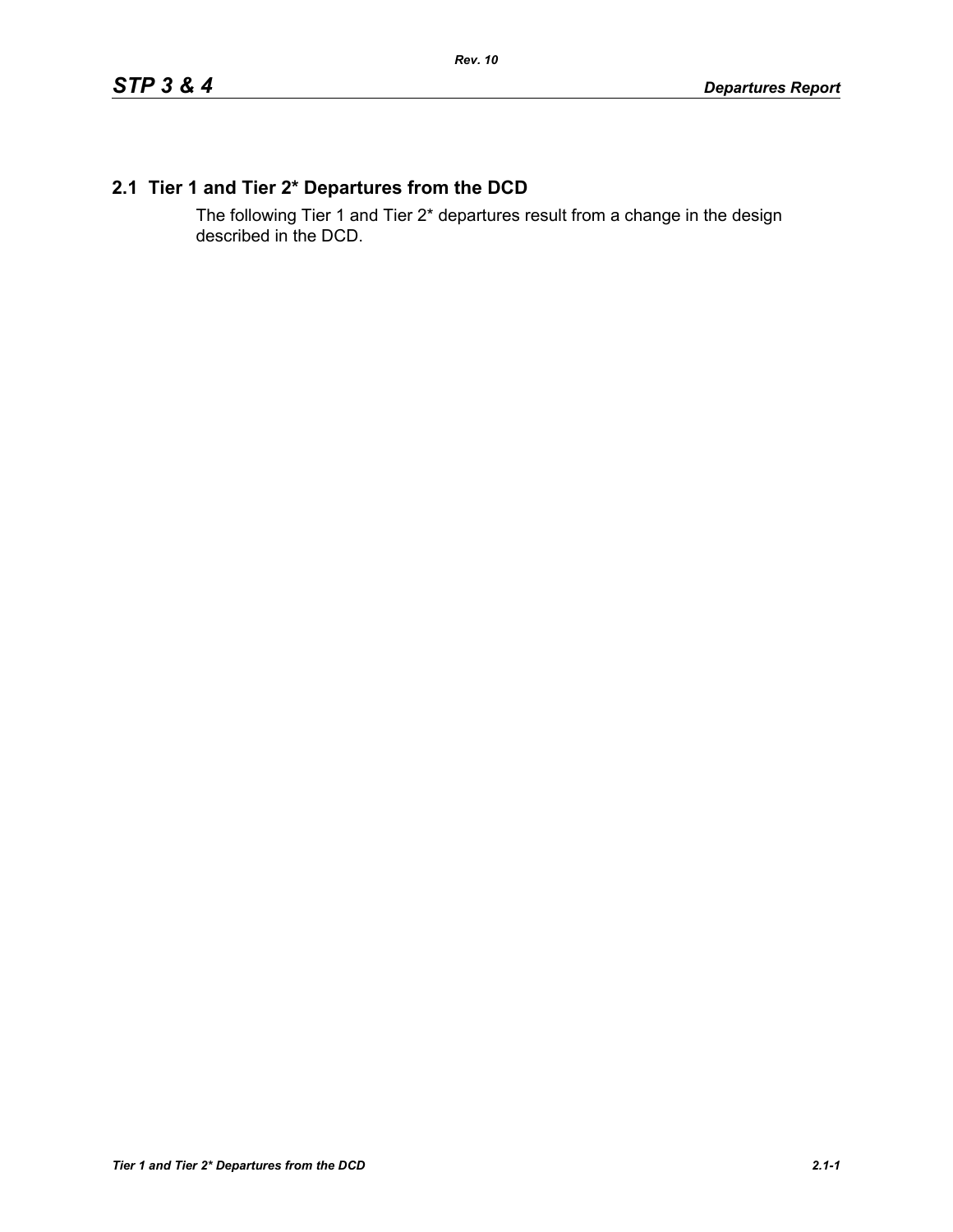# **STD DEP T1 1.1-1, Definition of As-Built**

## **Description**

This requested departure modifies the FSAR, Tier 1, Section 1.1 definition of as-built to clarify that the determination of physical properties of an as-built structure, system, or component may be based on measurements, inspections, or tests that occur prior to installation, provided that subsequent fabrication, handling, installation, and testing do not alter the properties. This clarification is not inconsistent with the original Tier 1 definition of as-built; it simply clarifies that some physical property determinations may be performed prior to the installation of a particular structure, system, or component, providing these properties are not compromised subsequent to the determination. It should reduce the likelihood of misinterpretation regarding adequate physical property determinations when pre-installation measurements, tests, or inspections are performed. The clarification is the same as the definition of as-built proposed by the NRC staff at a meeting with the industry on December 17, 2009 and as contained in NEI 08-01 (Revision 4, Draft E) *"Industry Guidelines for the ITAAC Closure Process Under 10 CFR Part 52,"* dated February, 2010.

## **Evaluation Summary**

This departure was evaluated per Section VIII.A.4 of Appendix A to 10 CFR Part 52, which requires that 1) the design change will not result in a significant decrease in the level of safety otherwise provided by the design; 2) the exemption is authorized by law, will not present an undue risk to the public health and safety, and is consistent with the common defense and security; 3) special circumstances are present as specified in 10 CFR 50.12(a)(2); and 4) the special circumstances outweigh any decrease in safety that may result from the reduction in standardization caused by the exemption. As shown below, each of these four criteria are satisfied.

- (1) As discussed above, the change provides clarification that will reduce the likelihood of misinterpretation regarding adequate determination of the physical properties of structures, systems, or components during ITAAC closure, and as such is an enhancement to the design that will not result in a significant decrease in the level of safety otherwise provided by the design.
- (2) The change is not inconsistent with the Atomic Energy Act or any other statute and therefore is authorized by law. As discussed above, the change represents an enhancement and therefore will not present an undue risk to the public health and safety. The change does not relate to security and does not otherwise pertain to the common defense and security.
- (3) Special circumstances are present as specified in 10 CFR 50.12(a)(2). Specifically, special circumstance (iv) is present, since the change represents an improvement based on the reduction in the likelihood of misinterpretation regarding adequate physical property determinations performed prior to structure, system, or component installation. Therefore, it will result in a benefit to the public health and safety.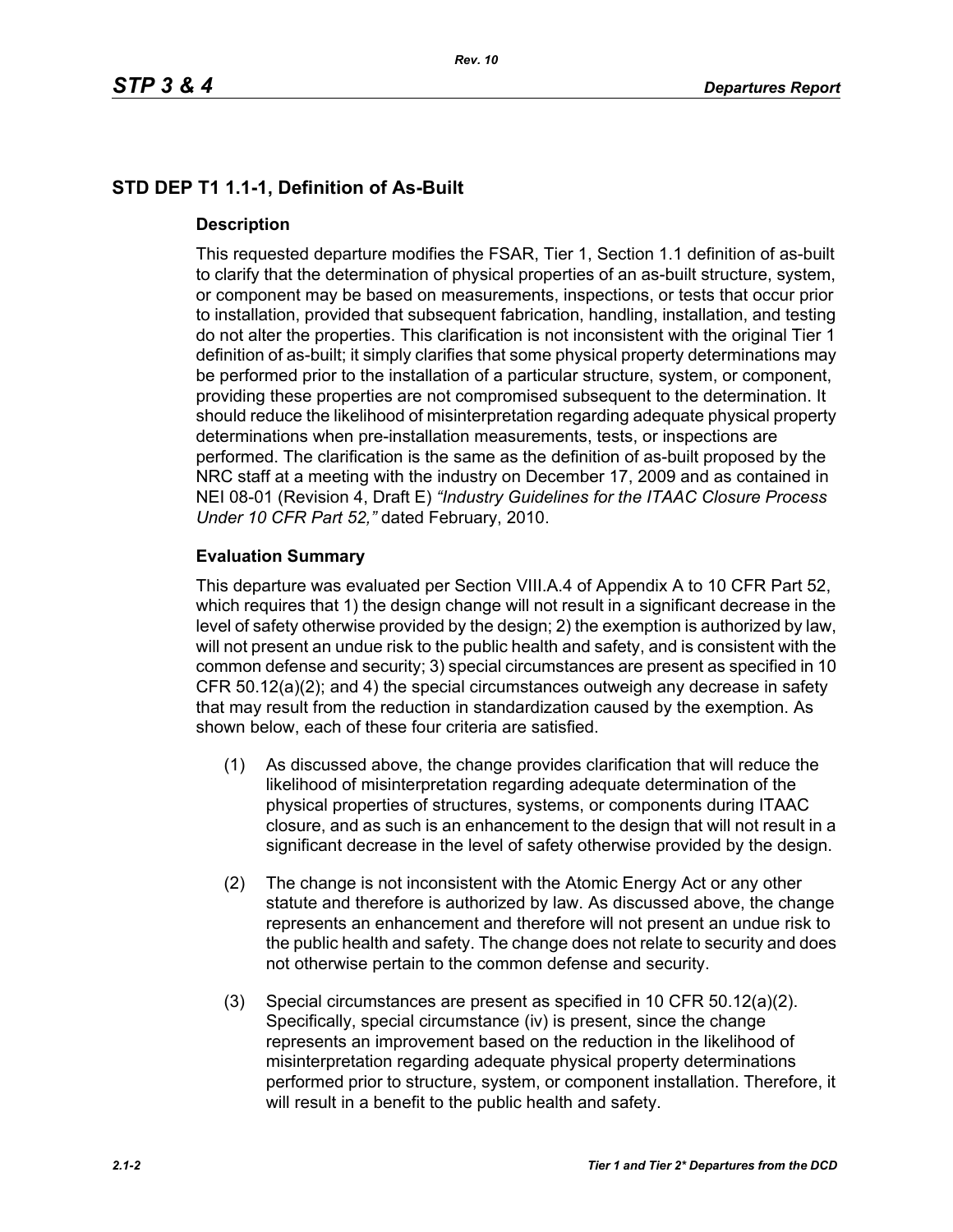(4) The special circumstances outweigh any decrease in safety that may result from the reduction in standardization caused by the exemption. Specifically, the change does not reduce safety, and does not affect the configuration of the plant or the manner in which the plant is operated. Further, this departure will form the reference-COLA for future COL applicants, thus the departure will likely not affect standardization. Any reduction in standardization resulting from the change in the definition of as-built will not adversely affect safety.

As demonstrated above, this exemption complies with the requirements in Section VIII.A.4 of Appendix A to 10 CFR Part 52. Therefore, STPNOC requests that the NRC approve this exemption.

## **STD DEP T1 2.1-2, Reactor Pressure Vessel System RIP Motor Casing Cladding**

#### **Description**

This requested departure modifies the description of the RIP motor casing to clearly indicate that some portions of the motor casing have cladding.

ABWR DCD Tier 1 describes the cladding applied to the interior of the RPV and indentifies areas of the RPV where there is no cladding. Specifically, DCD Tier 1 Section 2.1.1 states that there is no cladding on the RIP motor casing. The standard ABWR design for installed applications includes stainless steel cladding at two different locations of the casing. The RIP motor casings are clad with stainless steel only in the stretch tube region (up to the motor secondary seal) and around the bottom of the RIP motor casings where they interface with the motor cover closures. The requested departure modifies the DCD Tier 1 RIP motor casing design description to be consistent with the ABWR RIP motor casing design in current use. The design description in the ABWR DCD Tier 2 Section 5.3.3.1.1.1 is also clarified for consistency with Tier 1.

## **Evaluation Summary**

This departure changes the RIP motor casing to incorporate cladding in the stretchtube portion above the RIP secondary seal and at the bottom end of the casing near the closure of the motor cover.

This departure was evaluated per Section VIII.A.4 of Appendix A to 10 CFR Part 52, which requires that 1) the design change will not result in a significant decrease in the level of safety otherwise provided by the design; 2) the exemption is authorized by law, will not present an undue risk to the public health and safety, and is consistent with the common defense and security; 3) special circumstances are present as specified in 10 CFR 50.12(a)(2); and 4) the special circumstances outweigh any decrease in safety that may result from the reduction in standardization caused by the exemption. As shown below, each of these four criteria are satisfied.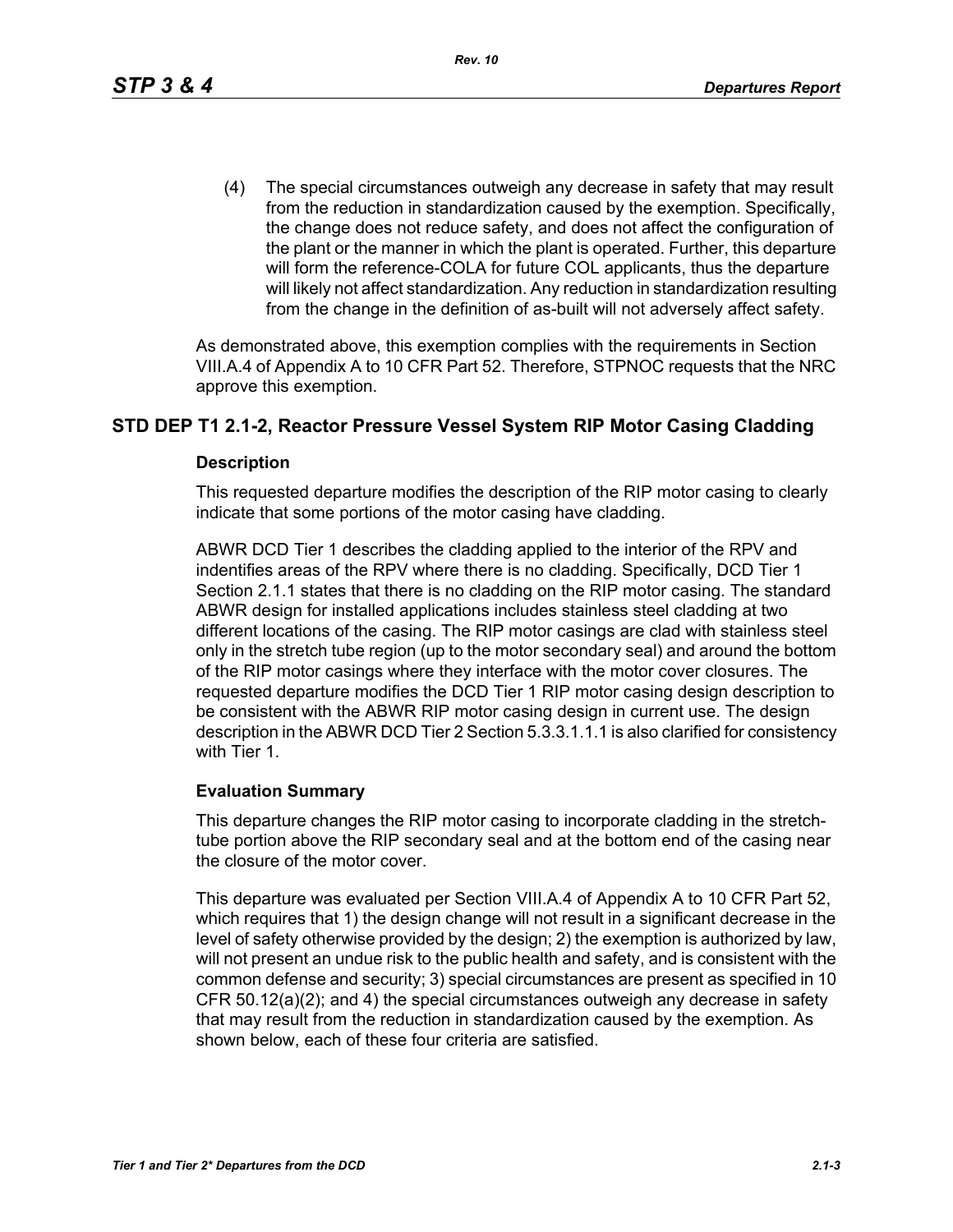*Rev. 10*

- (1) As discussed above, the design change provides protection of the RIP motor casing base metal, and as such is an enhancement to the design that therefore will not result in a significant decrease in the level of safety otherwise provided by the design.
- (2) The exemption is not inconsistent with the Atomic Energy Act or any other statute and therefore is authorized by law. As discussed above, the design change represents an enhancement and therefore will not present an undue risk to the public health and safety. The design change does not relate to security and does not otherwise pertain to the common defense and security.
- (3) Special circumstances are present as specified in 10 CFR 50.12(a)(2). Specifically, special circumstances (iv) is present, since the design change represents an improvement based on ABWR operating experience. The change is proven effective by operating history and therefore will result in a benefit to the public health and safety.
- (4) The special circumstances outweigh any decrease in safety that may result from the reduction in standardization caused by the exemption. Specifically, the design change does not reduce safety, and does not affect the configuration of the plant or the manner in which the plant is operated. Further, this departure is consistent with operatiing ABWR designs, and will form the reference-COLA for future COL applicants, thus the departure will likely not affect standardization. Any reduction in standardization resulting from the change in the RIP motor casing cladding will not adversely affect safety.

As demonstrated above, this exemption complies with the requirements in Section VIII.A.4 of Appendix A to 10 CFR Part 52. Therefore, STPNOC requests that the NRC approve this exemption.

## **STD DEP T1 2.2-1, Control Systems Changes to Inputs, Tests, and Hardware**

#### **Description**

The reference ABWR DCD Tier 1 Table 2.2.1 ITAAC Acceptance Criteria for Item 11 (i.e. associated with testing of one of the dual redundant non-Class 1E uninterruptible power supply at a time) states the "test signal exists in only one control channel at a time." This acceptance criterion was based upon an assumption that in the RCIS design implementation each channel of the dual-redundant RCIS controller equipment would receive power from only one associated uninterruptible power supply. However, in the final RCIS design implementation, only the power supply associated with the one non-Class 1E uninterruptible power supply being tested will become inoperable and both of the dual-redundant controller channels remain operational when this testing is conducted. The detailed RCIS design for the dual-redundant controller equipment is implemented such that each channel remains operational as long as either one of the uninterruptible power supplies is operational. There is an associated alarm condition activated when one of the uninterruptible power supplies becomes inoperable (i.e. so the operator becomes aware of this abnormal power supply status condition). A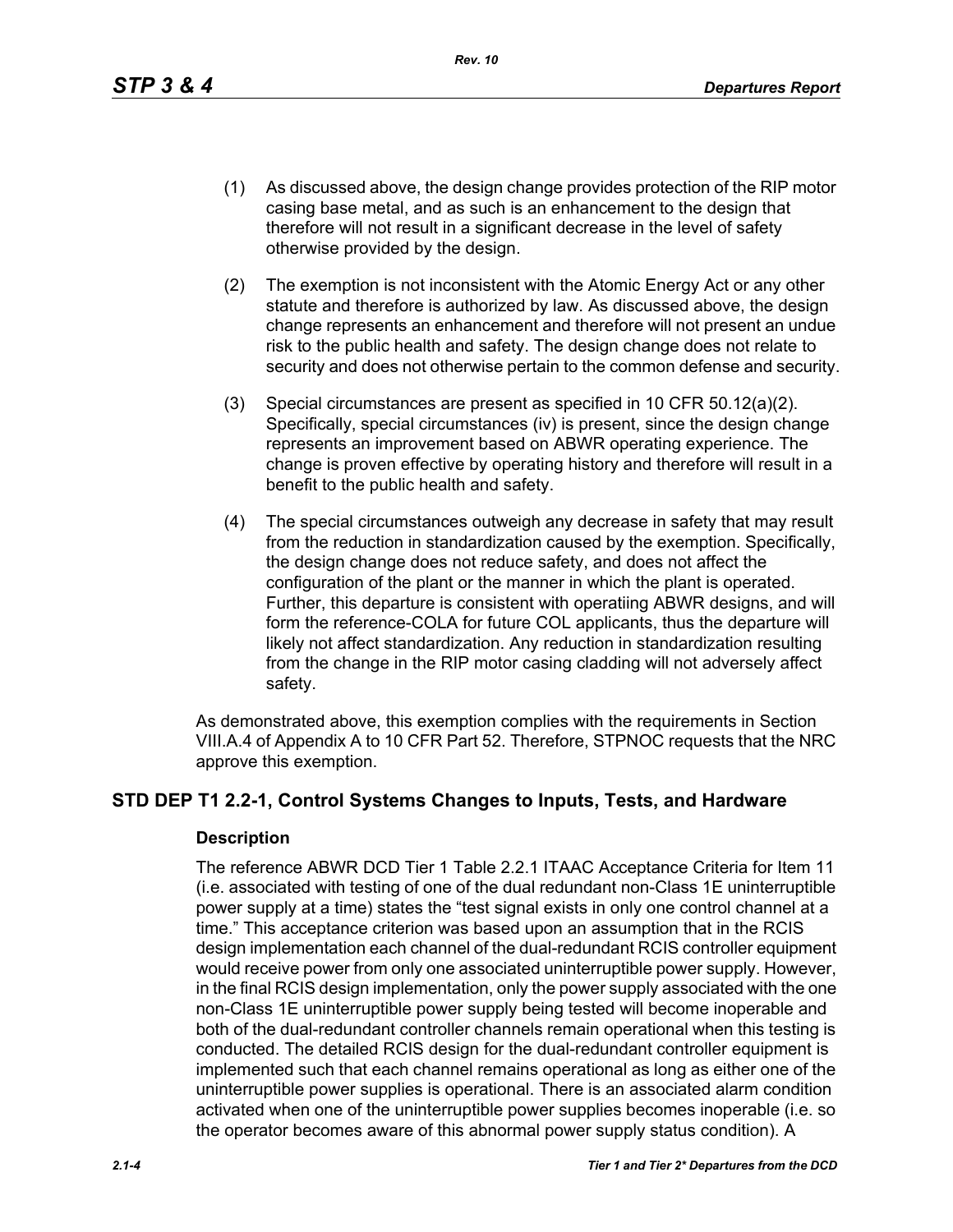change has been incorporated regarding the DCD Tier 1 ITAAC requirement for the RCIS related to the Acceptance Criteria associated with the testing of one of the dual redundant non-Class 1E uninterruptible power supply at a time.

#### **Evaluation Summary**

This departure was evaluated per Section VIII.A.4 of Appendix A to 10 CFR Part 52, which requires that 1) the design change will not result in a significant decrease in the level of safety otherwise provided by the design; 2) the exemption is authorized by law, will not present an undue risk to the public health and safety, and is consistent with the common defense and security; 3) special circumstances are present as specified in 10 CFR 50.12(a)(2); and 4) the special circumstances outweigh any decrease in safety that may result from the reduction in standardization caused by the exemption. As shown below, each of these four criteria are satisfied.

- (1) As discussed above, the design change represents an improvement and therefore will not result in a significant decrease in the level of safety otherwise provided by the design.
- (2) The exemption is not inconsistent with the Atomic Energy Act or any other statute and therefore is authorized by law. As discussed above, the design change represents an improvement and therefore will not present an undue risk to the public health and safety and the design change does not relate to security and does not otherwise pertain to the common defense and security.
- (3) Special circumstances are present as specified in 10 CFR 50.12(a)(2). Specifically, special circumstance (iv) is present, since the design change represents an improvement and therefore will result in a benefit to the public health and safety.
- (4) This is "standard" departure that is intended to be applicable to COL applicants that reference the ABWR DCD. Therefore this departure will not result in any loss of standardization, Additionally, the design change represents an improvement in safety, and does not adversely affect the configuration of the plant or the manner in which the plant is operated.

As demonstrated above, this exemption complies with the requirements in Section VIII.A.4 of Appendix A to 10 CFR Part 52. Therefore, STPNOC requests that the NRC approve this exemption.

## **STD DEP T1 2.3-1, Deletion of MSIV Closure and Scram on High Radiation**

#### **Description**

The Scram and MSIV Automatic Closure on high MSLRM (main steam line radiation monitor) trip is deleted. This safety function is deleted for the following reasons:

 The MSLR-high trip is not specifically credited in any ABWR safety analysis. This trip was originally designed for BWRs to mitigate the effects of a control rod drop accident (CRDA). As described in Tier 2 DCD Section 15.4.10, the ABWR has no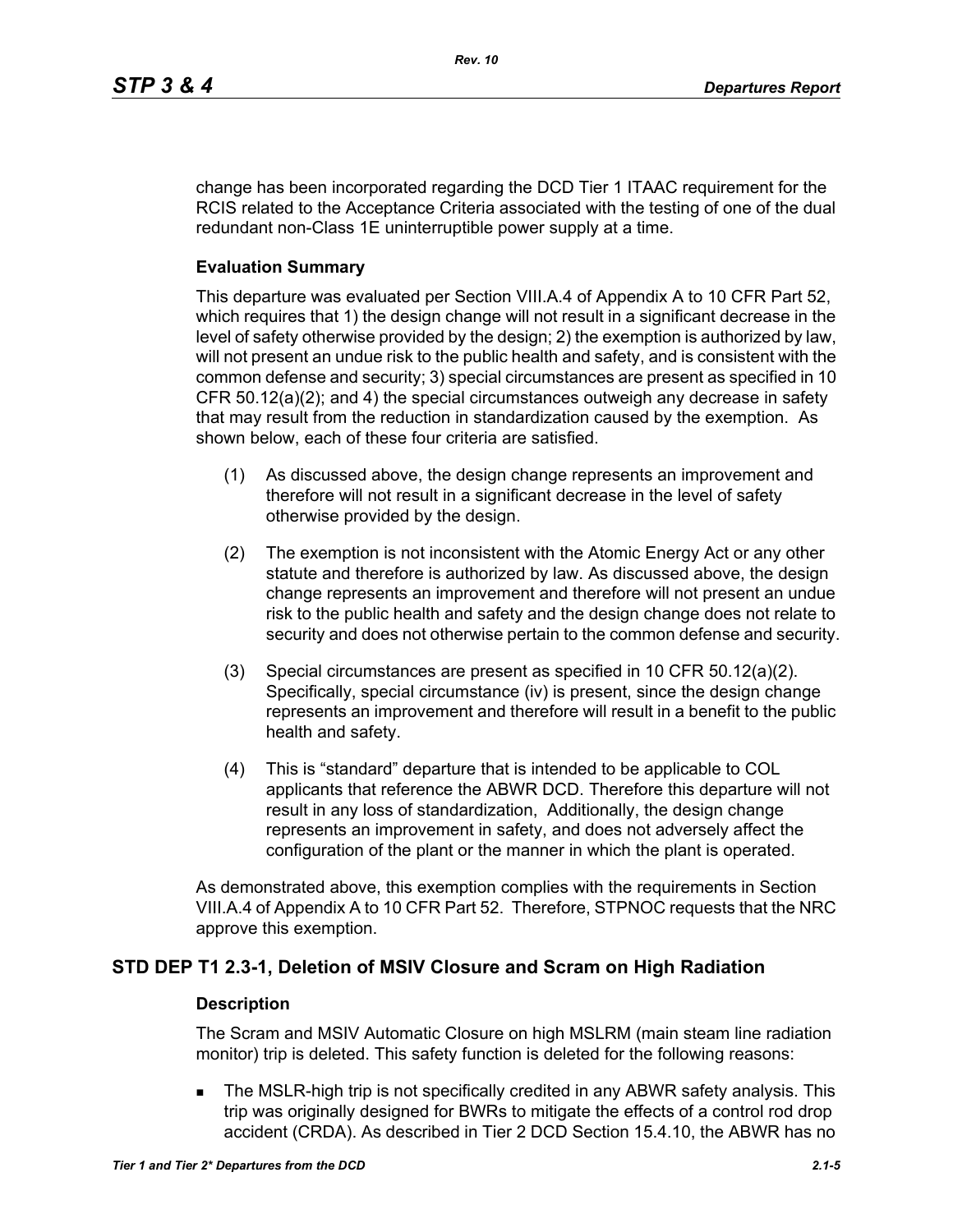basis for the CRDA event to occur. Thus, the deletion of the automatic scram and MSL isolation results in no change in associated risk or safety margins.

 U.S. BWRs have experienced spurious trips due to this function. The radiation trip setpoints can be overwhelmed by minor variations in the N-16 flow during normal operation and cause spurious trips. Elimination of the safety-related functions reduces the potential for unnecessary reactor shutdown and increases plant operational flexibility. Operators in the main control room are alerted to potential offsite releases by the MSLRM, the condenser steam jet air ejector monitor, and/or ventilation stack monitor.

Furthermore, this change has been previously approved by the NRC for U.S. BWRs based on analyses that demonstrate that safety margins are not impacted. Since the SER conditions are met for the ABWR, as explained above, no other safety analyses are required.

This departure includes the following Tier 1, Technical Specification, and Tier 2 changes.

#### **Tier 1 Departures:**

- ABWR Tier 1 DCD Figure 2.3.1, "Process Radiation Monitoring System Control Interface Diagram" is changed to remove the MSL Tunnel Area Radiation input from the plant sensors that provide input data.
- Tier 1 Table 2.7.1a has been modified to remove the main steam tunnel radiation information from the fixed position alarms, displays, and controls. This information is conveyed through other alarms, displays, and controls in the control room.

## **Technical Specifications Departures:**

- **LCO 3.3.1.1 and its associated Bases have been modified to remove the Main** Steam Tunnel Radiation High functions (automatic scram and MSIV closure).
- **LCO 3.3.6.1 and its associated Bases have been modified to remove** instrumentation monitoring functions for post-accident monitoring (PAM) of coolant radiation in the main steamline. A continuous PAM for coolant radiation is no longer required based on BTP HICB-10.

## **Tier 2 Departures:**

Changes have been made relative to the reference ABWR Tier 2 DCD Sections 1.2, 1A, 3.4, 5.2, 6.2, 7.1, 7.2, 7.3, 7.5, 7.6 11.5, 15.2, 18F, and 18H to revise or remove information pertaining to main steam line high radiation monitoring and process radiation monitoring system. For example, Section 11.5 is modified to move main steam line tunnel area radiation monitoring information from the section describing "monitoring required for safety and protection" to the section describing "monitoring required for plant operation."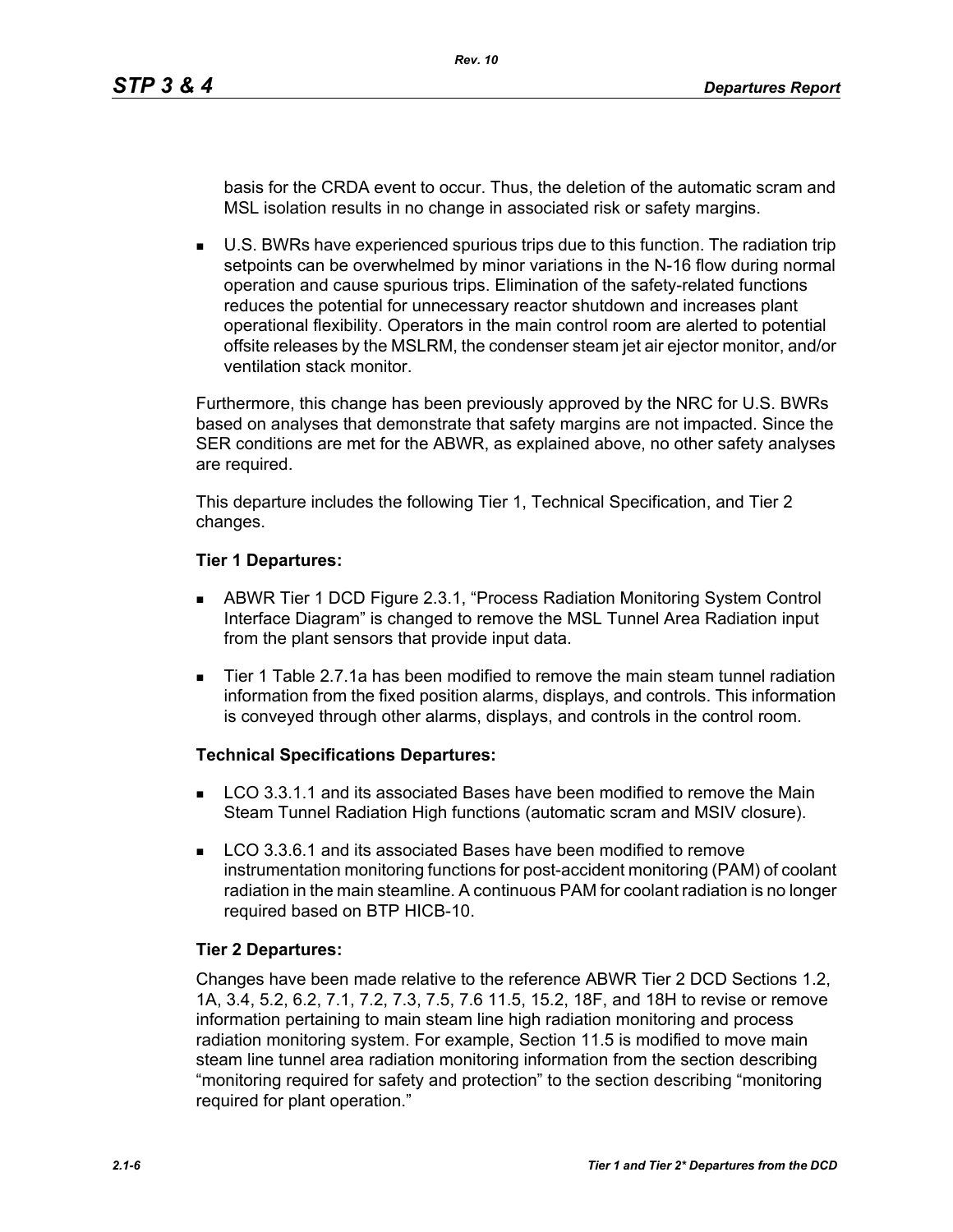### **Evaluation Summary**

This departure was evaluated per Section VIII.A.4 of Appendix A to 10 CFR Part 52, which requires that 1) the design change will not result in a significant decrease in the level of safety otherwise provided by the design; 2) the exemption is authorized by law, will not present an undue risk to the public health and safety, and is consistent with the common defense and security; 3) special circumstances are present as specified in 10 CFR 50.12(a)(2); and 4) the special circumstances outweigh any decrease in safety that may result from the reduction in standardization caused by the exemption. As shown below, each of these four criteria are satisfied.

- (1) As discussed above, the design change represents an improvement and therefore will not result in a significant decrease in the level of safety otherwise provided by the design.
- (2) The exemption is not inconsistent with the Atomic Energy Act or any other statute and therefore is authorized by law. As discussed above, the design change represents an improvement and therefore will not present an undue risk to the public health and safety. The design change does not relate to security and does not otherwise pertain to the common defense and security.
- (3) Special circumstances are present as specified in 10 CFR 50.12(a)(2). Specifically, special circumstance (iv) is present, since the design change represents an improvement and therefore will result in a benefit to the public health and safety.
- (4) This is "standard" departure that is intended to be applicable to COL applicants that reference the ABWR DCD. Therefore this departure will not result in any loss of standardization, Additionally, the design change represents an improvement in safety, and does not adversely affect the configuration of the plant or the manner in which the plant is operated.

As demonstrated above, this exemption complies with the requirements in Section VIII.A.4 of Appendix A to 10 CFR Part 52. Therefore, STPNOC requests that the NRC approve this exemption.

## **STD DEP T1 2.4-1, Residual Heat Removal System and Spent Fuel Pool Cooling**

#### **Description**

The reference ABWR DCD has two RHR loops connected to the Fuel Pool Cooling system with normally closed crosstie valves. During refueling outages, a crosstie valve can be opened to allow direct cooling of the fuel pool by circulation of fuel pool water through the RHR heat exchanger and returning it to the fuel pool. In addition, the RHR pumps have the capability to provide fuel pool emergency makeup water by transferring suppression pool water to the fuel pool. This change is to add the capability to allow the choice of a third loop, RHR division A, in the Augmented Fuel Pool Cooling and Fuel Pool Makeup Modes.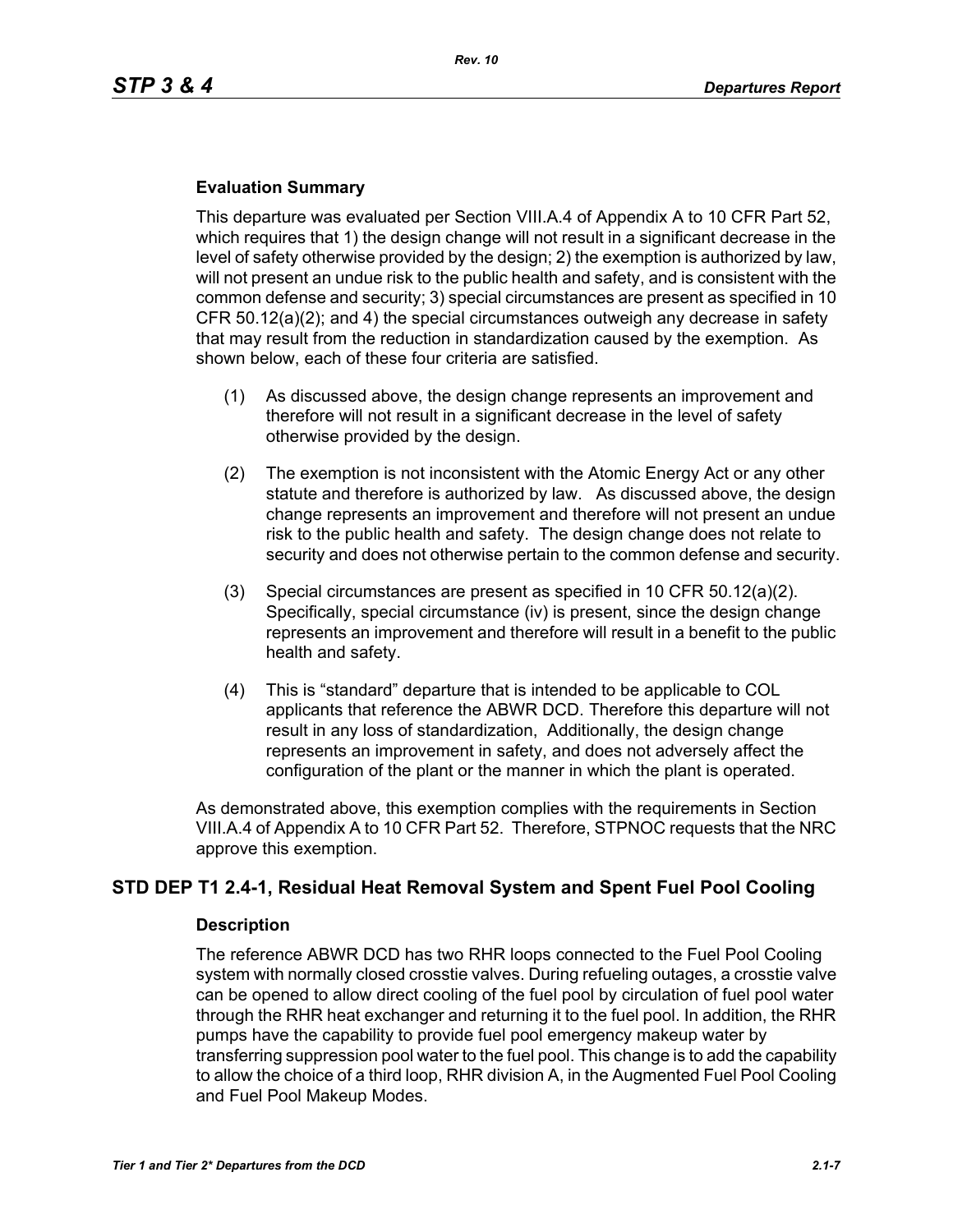This addition of piping and valves will be of the same quality standard, seismic category, and ASME code as the B and C RHR loops components, along with another capability to provide makeup or cooling to the Spent Fuel Pool. Only one RHR cooling loop will be aligned for the Augmented Fuel Pool Cooling or Fuel Pool Makeup Mode at any one time. The additional loop will increase the reliability from a single failure standpoint. This design change was chosen based on improved reliability and performance.

This change provides the ability to supply fuel pool cooling or makeup from any of the three RHR loops in the Augmented Fuel Pool Cooling or Fuel Pool Makeup Modes. This will enhance capabilities and reliability to perform division outages for maintenance and other activities. Division outages will be better able to be coordinated during all plant operational Modes.

#### **Evaluation Summary**

During design detailing it was recognized that the added flexibility of having the capability to perform divisional outages in any order was a worthwhile design improvement. As an example, if Division B EDG constitutes a critical path for an outage, in order to maintain a single failure margin, work could not start until core decay heat decreased to the point that RHR Spent Fuel Pooling Assist was no longer required. By having all three divisions capable of supporting Spent Fuel Pool Cooling assist, Divisional Outages (potential critical path) could occur based on workload in the division.

This departure was evaluated per Section VIII.A.4 of Appendix A to 10 CFR Part 52, which requires that 1) the design change will not result in a significant decrease in the level of safety otherwise provided by the design; 2) the exemption is authorized by law, will not present an undue risk to the public health and safety, and is consistent with the common defense and security; 3) special circumstances are present as specified in 10 CFR 50.12(a)(2); and 4) the special circumstances outweigh any decrease in safety that may result from the reduction in standardization caused by the exemption. As shown below, each of these four criteria are satisfied.

- (1) As discussed above, the design change represents an improvement and therefore will not result in a significant decrease in the level of safety otherwise provided by the design.
- (2) The exemption is not inconsistent with the Atomic Energy Act or any other statute and therefore is authorized by law. As discussed above, the design change represents an improvement and therefore will not present an undue risk to the public health and safety and the design change does not relate to security and does not otherwise pertain to the common defense and security.
- (3) Special circumstances are present as specified in 10 CFR 50.12(a)(2). Specifically, special circumstance (iv) is present, since the design change represents an increase in redundancy and therefore will result in a benefit to the public health and safety.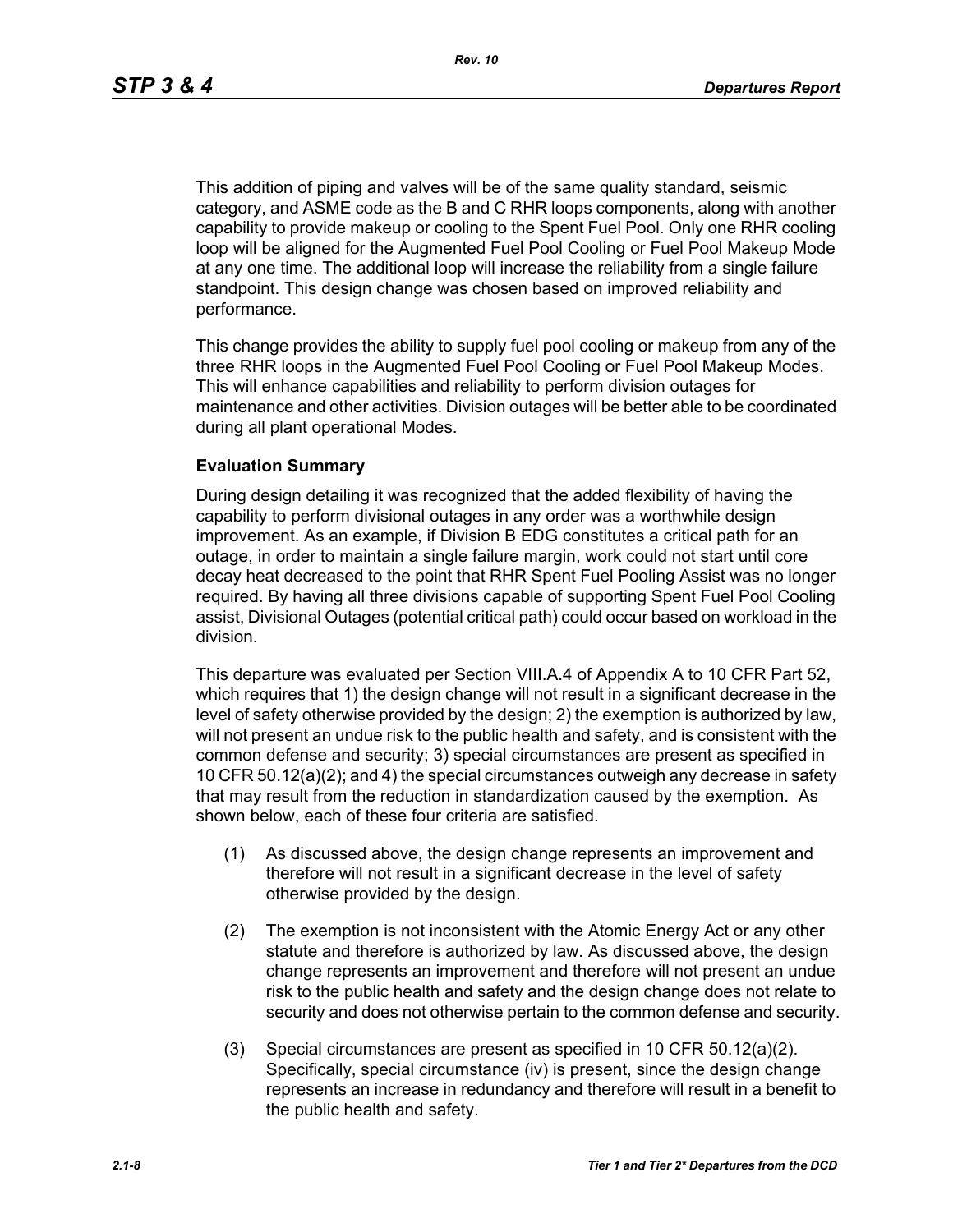(4) This is "standard" departure that is intended to be applicable to COL applicants that reference the ABWR DCD. Therefore this departure will not result in any loss of standardization, Additionally, the design change represents an improvement in safety, and does not adversely affect the configuration of the plant or the manner in which the plant is operated.

As demonstrated above, this exemption complies with the requirements in Section VIII.A.4 of Appendix A to 10 CFR Part 52. Therefore, STPNOC requests that the NRC approve this exemption.

## **STD DEP T1 2.4-2, Feedwater Line Break Mitigation**

#### **Description**

This departure reduces challenges to the containment pressure design value following a feedwater line break (FWLB). The corrective design concept is a trip of the condensate pumps following an indication that a Feedwater Line Break (FWLB) in the drywell has occurred. This departure revises ABWR Tier 1, Sections 2.4.3 and 2.15, and the Tier 2 sections, including Technical Specifications, affected by the revision.

The FWLB is the limiting design basis accident for ABWR primary containment vessel (PCV) peak pressure response. This is because blowdown flows from both the reactor pressure vessel (RPV) side and the balance of plant (BOP) feedwater side contribute to the peak pressure response.

The licensing basis for ABWR is no operator actions for 30 minutes for design basis accidents, as discussed in DCD Tier 2, Subsections 6.2.1.1.3.3.1.2 and 6.2.1.1.5.6.1. With the current ABWR design, the only mitigation option available, for limiting the containment pressure, would be operator action using the non-safety trip of the condensate and/or feedwater pumps.

Therefore, high drywell pressure signals that would already be existing in the Leak Detection & Isolation (LDS) logic of the Safety System Logic & Control (SSLC) are used, in conjunction with the added differential pressure signals between the two feedwater lines, to identify a FWLB in containment and to then trip the condensate pumps.

The departure implementation of condensate pump trip improves plant safety by limiting the mass flow to the drywell after the FWLB, thereby ensuring the predicted peak pressure will not exceed the design value. This is described in Departure 6.2-2, Containment Analysis (see Departures from the General Technical Specifications) and Tier 2, Subsection 6.2.1.1.3.3.1. The instrumentation logic to initiate the trip will be an "AND" circuit to reduce the probability of false trips. That is, the logic will require excessive differential pressure between the two-feedwater lines "AND" high drywell pressure to initiate the condensate pump trip. This will reduce the negative impact on plant operation, plant reliability and availability. There would not be an impact on these by adding circuit breakers for the condensate pump supplies, because the logic will only be initiated during FWLB LOCA, the breakers will be normally closed, and additional operator actions will not be required to start the condensate pumps during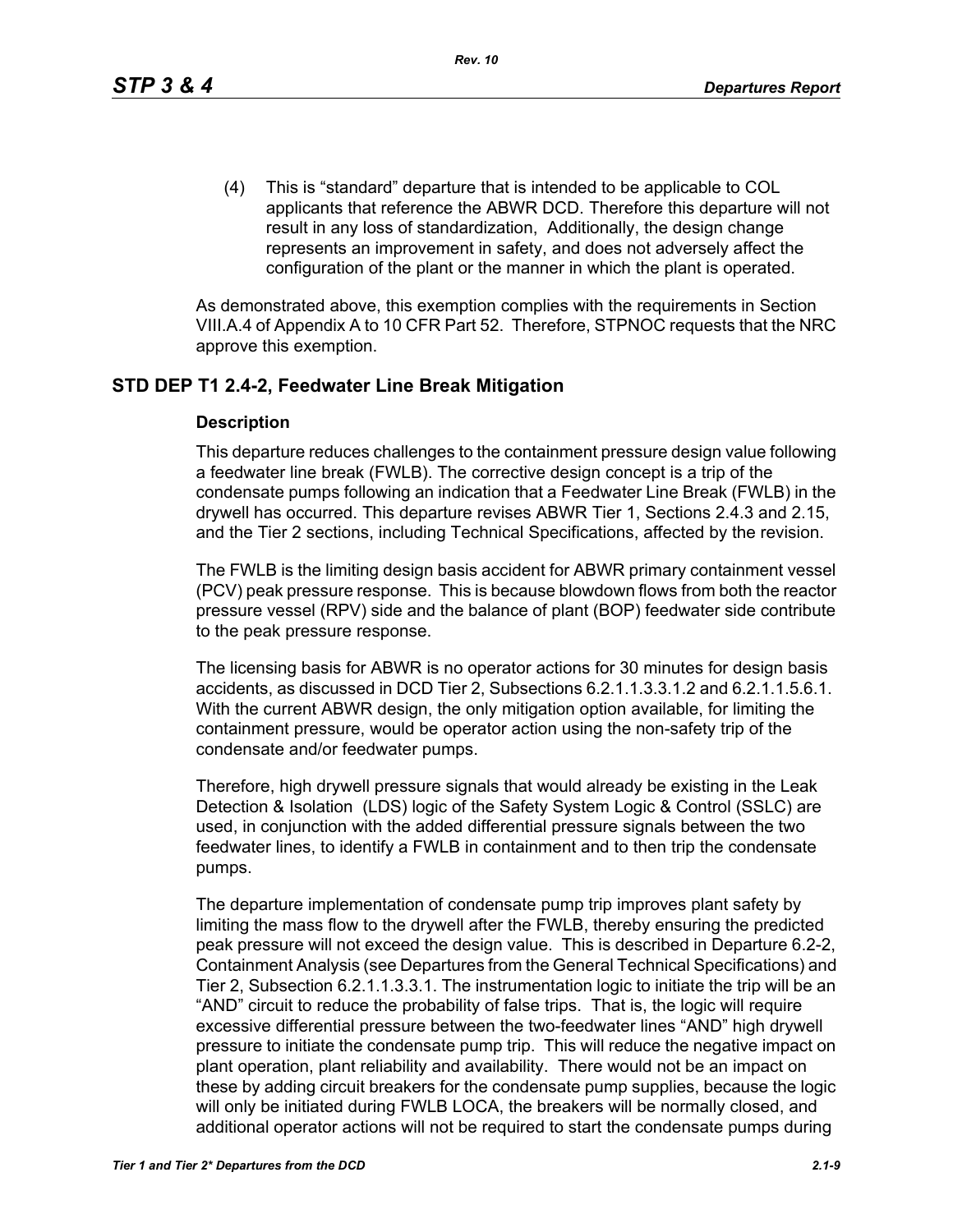other events. The design and location of the safety related breakers are described in Tier 2, Subsection 8.3.1.1.1.

#### **Evaluation Summary**

These changes ensure that the containment pressure margins are maintained during the limiting containment pressurization accident. Consequentially, the changes decrease the risk associated with the feedwater line break inside containment. These changes maintain the same level of plant reliability and performance as described in the DCD. The changes will provide a better level of plant protection and a net benefit to the public health and safety. While this involves changes to an SSC, there are no adverse effects on any DCD design function. No procedure was changed.

This departure was evaluated per Section VIII.A.4 of Appendix A to 10 CFR Part 52, which requires that 1) the design change will not result in a significant decrease in the level of safety otherwise provided by the design; 2) the exemption is authorized by law, will not present an undue risk to the public health and safety, and is consistent with the common defense and security; 3) special circumstances are present as specified in 10 CFR 50.12(a)(2); and 4) the special circumstances outweigh any decrease in safety that may result from the reduction in standardization caused by the exemption. As shown below, each of these four criteria are satisfied.

- (1) As discussed above, the design change represents an improvement and therefore will not result in a significant decrease in the level of safety otherwise provided by the design.
- (2) The exemption is not inconsistent with the Atomic Energy Act or any other statute and therefore is authorized by law. As discussed above, the design change represents an improvement and therefore will not present an undue risk to the public health and safety. The design change does not relate to security and does not otherwise pertain to the common defense and security.
- (3) Special circumstances are present as specified in 10 CFR 50.12(a)(2). Specifically, special circumstance (iv) is present, since the design change represents an improvement and better conformance to licensing criteria (no operator action until 30 minutes) and therefore will result in a benefit to the public health and safety.
- (4) This is "standard" departure that is intended to be applicable to COL applicants that reference the ABWR DCD. Therefore this departure will not result in any loss of standardization. Additionally, the design change represents an improvement in safety, and does not adversely affect the configuration of the plant or the manner in which the plant is operated.

As demonstrated above, this exemption complies with the requirements in Section VIII.A.4 of Appendix A to 10 CFR Part 52. Therefore, STPNOC requests that the NRC approve this exemption.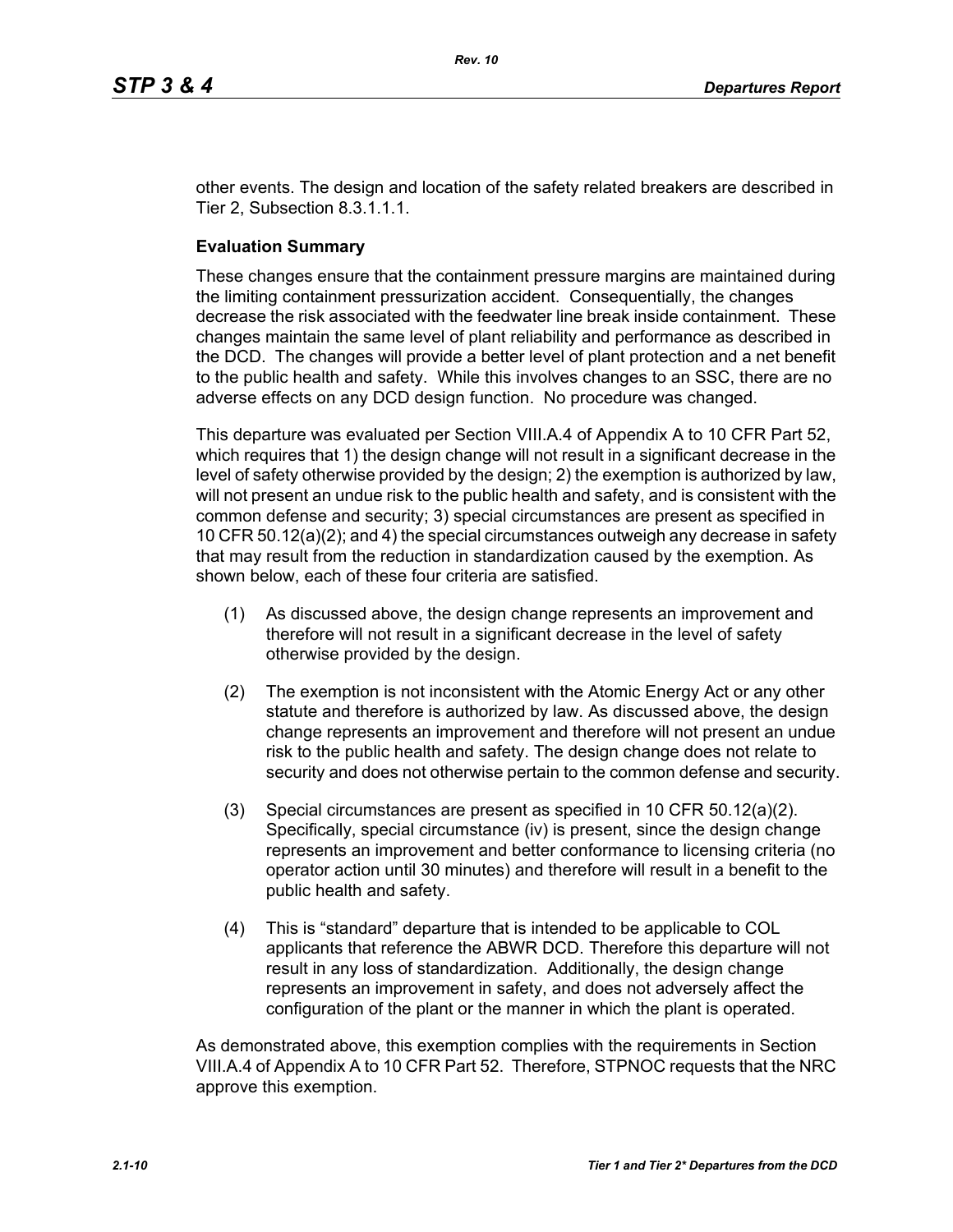# **STD DEP T1 2.4-3, RCIC Turbine/Pump**

### **Description**

The original DCD incorporated a steam turbine driven water pump that has been historically used in the United States with BWR plants. During the design detailing stage of the ABWR development, another design was chosen based on improved reliability, performance, and simplicity. The new design meets or exceeds all safetyrelated system performance criteria including start time, flow rate, and low steam pressure operation.

The improved design and system simplification is due to (a) monoblock design (pump and turbine within same casing); (b) no shaft seal required; (c) no barometric condenser required; (d) no oil lubrication or oil cooling system required because the system is totally water lubricated; (e) no steam bypass line required for startup; (f) simpler auxiliary subsystems; and (g) no vacuum pump and associated penetration piping or isolation valves required. The monoblock design is of horizontal, two-stage centrifugal water pump driven by a steam turbine contained in a turbine casing integral with the pump casing. The turbine wheel has a single row of blades. The pump impellers, turbine wheel and inducer are mounted on a common shaft, which is supported on two water lubricated journal bearings. The bearings are housed in a central water chamber between the turbine and pump sections and are lubricated by a supply of water taken from the discharge of the first stage impeller and led to the bearings through a water strainer. This design has been installed and is operational in international nuclear and fossil power plants as well as in maritime and military applications.

The Tier 2 impacts follow from design simplification and design classification upgrades. Changes are made to the Tier 2 mechanical, control, and testing sections. The pump is supported on the pedestals of a fabricated steel base plate by feet formed on the pump casing and central water chamber. The monoblock construction of the pump eliminates the need for alignment between the pump and the turbine. The pump and turbine can now be fabricated to ASME Section 3 requirements. The operating speed of the pump is governed by the turbine control subsystem which regulates the quantity of steam to the turbine based on discharge pressure. The main elements of the control gear are the steam stop valve, the throttle valve and the pressure governor. The pump is also provided with electrical and mechanical over speed trip mechanisms which close the steam stop valve when the speed exceeds predetermined levels. Speed measurement is provided by an electronic tachometer.

 The containment penetration for the RCIC vacuum pump discharge line has been removed from the design. The fire loading in the RCIC pump room is reduced by the elimination of the lube oil subsystem and 106 liters of Class III B lube oil.

The ITAAC in 2.4.4 (c), (e), and (f) are modified to reflect the fact that the steam supply bypass valve is not used for startup and a 10-second time delay is no longer needed for the injection and steam admission valves. Also, the ITAAC 2.4.4 (i) (2) associated with the torque to the pump is deleted because of the monoblock design.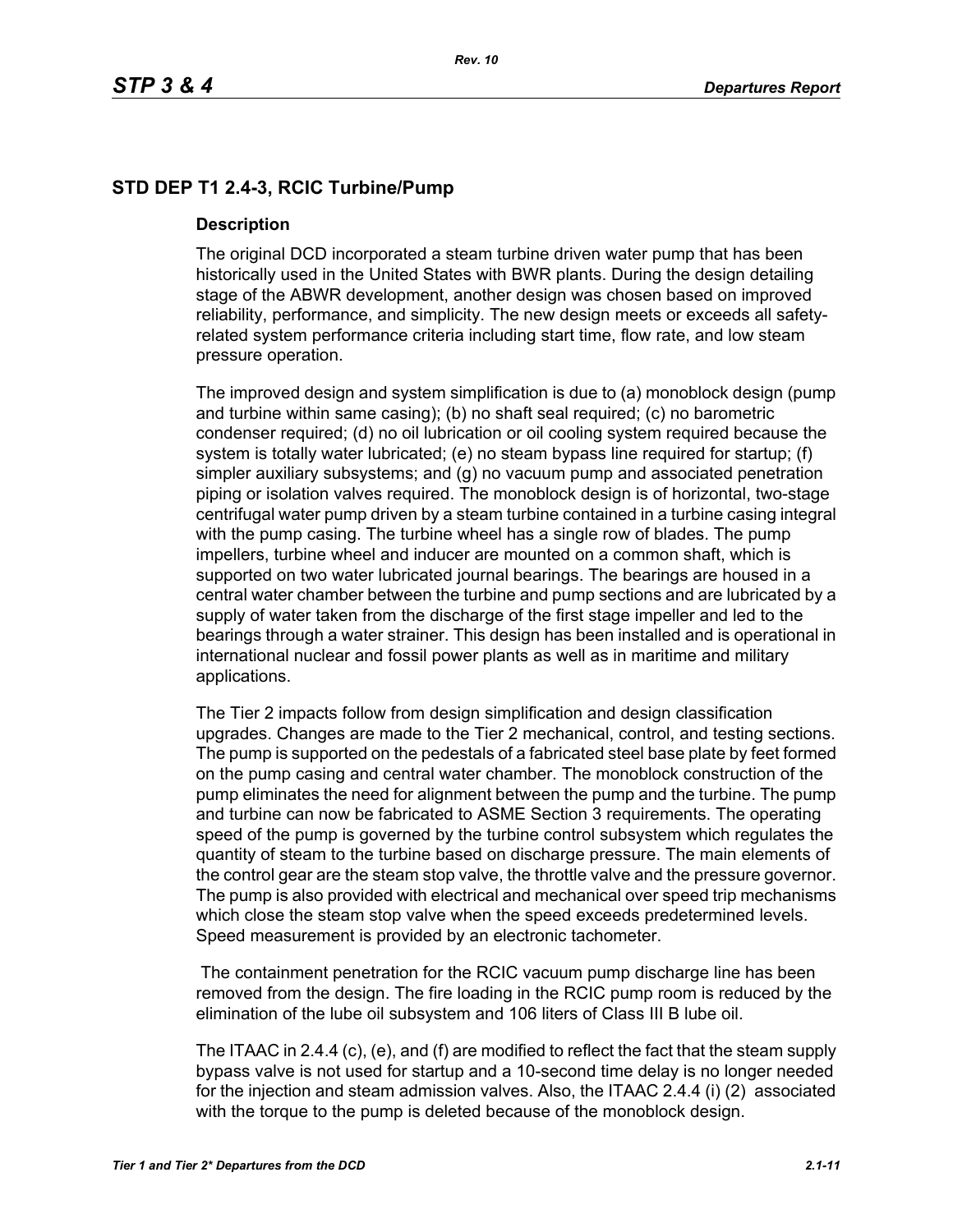Technical Specification Table 3.3.1.4-1, ESF Actuation Instrumentation and SSLC Sensor Instrumentation item 12 d is reinstated and "RCIC Turbine exhaust diaphragm pressure" is corrected to "RCIC turbine exhaust pressure" in this item and in the bases.

 A correction is made to the RCIC system performance test discussion in Subsection 12.2.12.1.9(3)(f)(iv) to clarify that the test return line discharges to the suppression pool and not the condensate storage tank.

#### **Evaluation Summary**

The events and accidents in Chapter 15 were reviewed. The analyses and conclusions presented in Chapter 15 are not affected. No negative impacts on severe accident probability or severity have been identified nor has a new type of severe accident been created. The bases in the generic Technical Specifications in Chapter 16 will be met or exceeded. This departure results in no negative impact on safety, plant operation or cost. Plant availability and reliability will improve due reduction of active and passive components. Improved turbine reliability will have a positive effect on plant safety as well as transient and startup characteristics. Changes to the RCIC ITAAC are simplications due to fewer components yet still allow demonstration of performance critical to safety.

This departure was evaluated per Section VIII.A.4 of Appendix A to 10 CFR Part 52, which requires that 1) the design change will not result in a significant decrease in the level of safety otherwise provided by the design; 2) the exemption is authorized by law, will not present an undue risk to the public health and safety, and is consistent with the common defense and security; 3) special circumstances are present as specified in 10 CFR 50.12(a)(2); and 4) the special circumstances outweigh any decrease in safety that may result from the reduction in standardization caused by the exemption. As shown below, each of these four criteria are satisfied.

- (1) As discussed above, the design change represents an improvement and therefore will not result in a significant decrease in the level of safety otherwise provided by the design.
- (2) The exemption is not inconsistent with the Atomic Energy Act or any other statute and therefore is authorized by law. As discussed above, the design change represents an improvement and therefore will not present an undue risk to the public health and safety. The design change does not relate to security and does not otherwise pertain to the common defense and security.
- (3) Special circumstances are present as specified in 10 CFR 50.12(a)(2). Specifically, special circumstance (iv) is present, since the design change represents an improvement and therefore will result in a benefit to the public health and safety.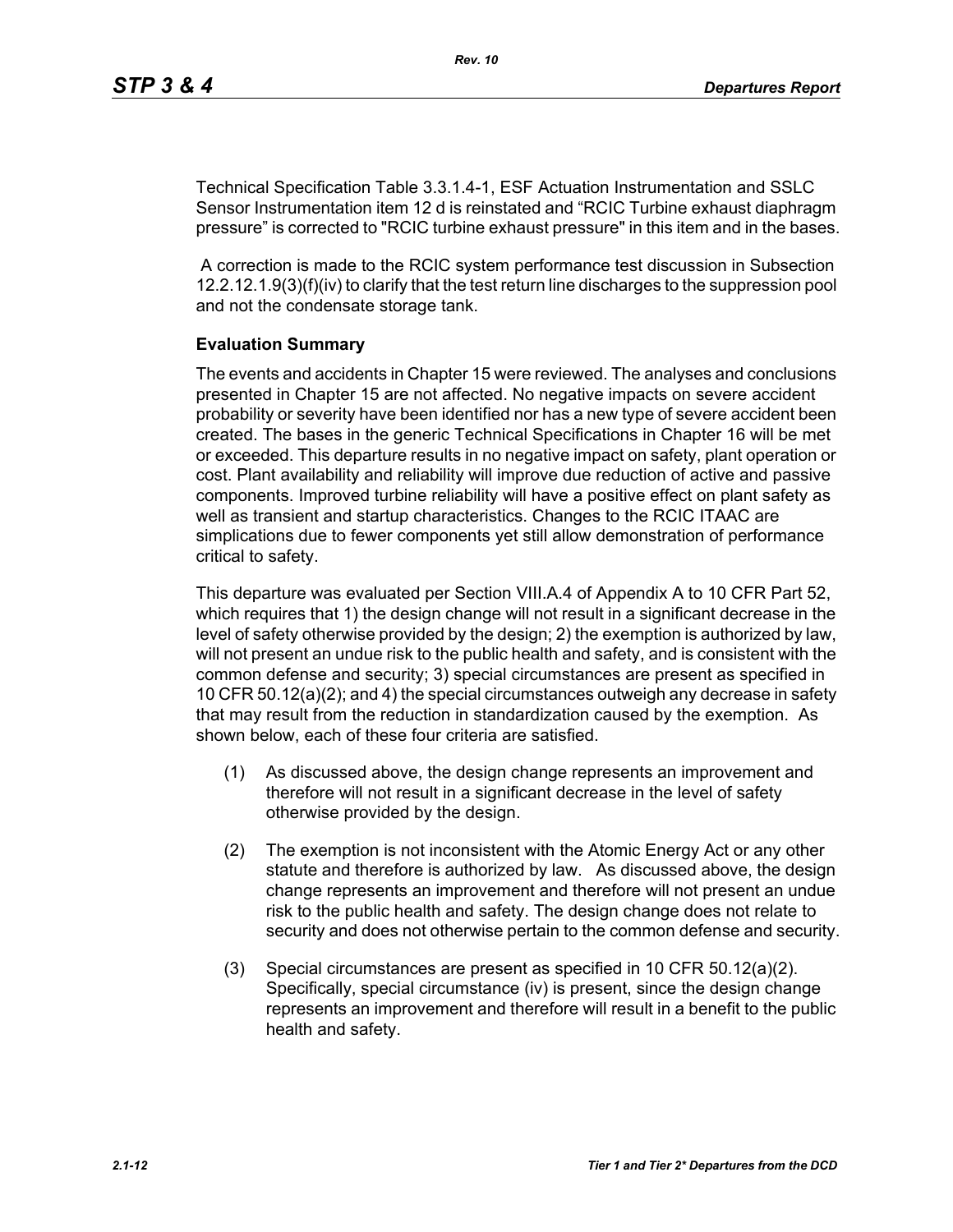(4) This is "standard" departure that is intended to be applicable to COL applicants that reference the ABWR DCD. Therefore this departure will not result in any loss of standardization. Additionally, the design change represents an improvement in safety, and does not adversely affect the configuration of the plant or the manner in which the plant is operated.

As demonstrated above, this exemption complies with the requirements in Section VIII.A.4 of Appendix A to 10 CFR Part 52. Therefore, STPNOC requests that the NRC approve this exemption.

## **STD DEP T1 2.4-4 RHR, HPCF and RCIC Turbine/Pump NPSH**

#### **Description**

The original DCD provided a value of 50% for debris blockage of the suction strainers for purposes of assuring adequate net positive suction head (NPSH) margin for the residual heat removal (RHR) system, the high pressure core flooder (HPCF) system, and the reactor core isolation cooling (RCIC) system. This value was based on Regulatory Guide 1.82 Revision 0. The design basis for the suction strainers for STP 3&4 has been updated to RG 1.82 Rev. 3, which does not use the 50% blockage criterion, but rather provides guidance for mechanistically determining debris head loss across pump suction strainers. The associated ITAAC for the debris blockage of the suction strainers for determination of NPSH margin for the RHR system (T1 Table 2.4.1), HPCF system (T1 Table 2.4.2), and RCIC system (T1 Table 2.4.4) are revised by this departure to be consistent with this updated design basis for the STP 3 & 4 suction strainers.

This change makes the ITAAC consistent with the STP 3&4 suction strainer design and the applicable regulatory guidance. This approach is an improvement in that it uses a mechanistic evaluation for debris blockage and not an assumed value, thus providing a better representation of the debris blockage for purposes of the required NPSH margin determination.

This departure also revises Tier 2 text in 5.4 and 14.2 and figure references in 5.4 and 6.3 to the 50% blockage criterion and replaces them with reference to an analytically derived blockage based on RG 1.82 Rev. 3. This departure also revises text in Sections 6.2 and 6.3 and Appendix 6C.

#### **Evaluation Summary**

This departure was evaluated per Section VIII.A.4 of Appendix A to 10 CFR Part 52, which requires 1) the design change will not result in a significant decrease in the level of safety otherwise provided by the design; 2) the exemption is authorized by law, will not present an undue risk to the public health and safety, and is consistent with the common defense and security; 3) special circumstances are present as specified in 10 CFR 50.12(a)(2); and 4) the special circumstances outweigh any decrease in safety that may result from the reduction in standardization caused by the exemption. As shown below, each of these four criteria are satisfied.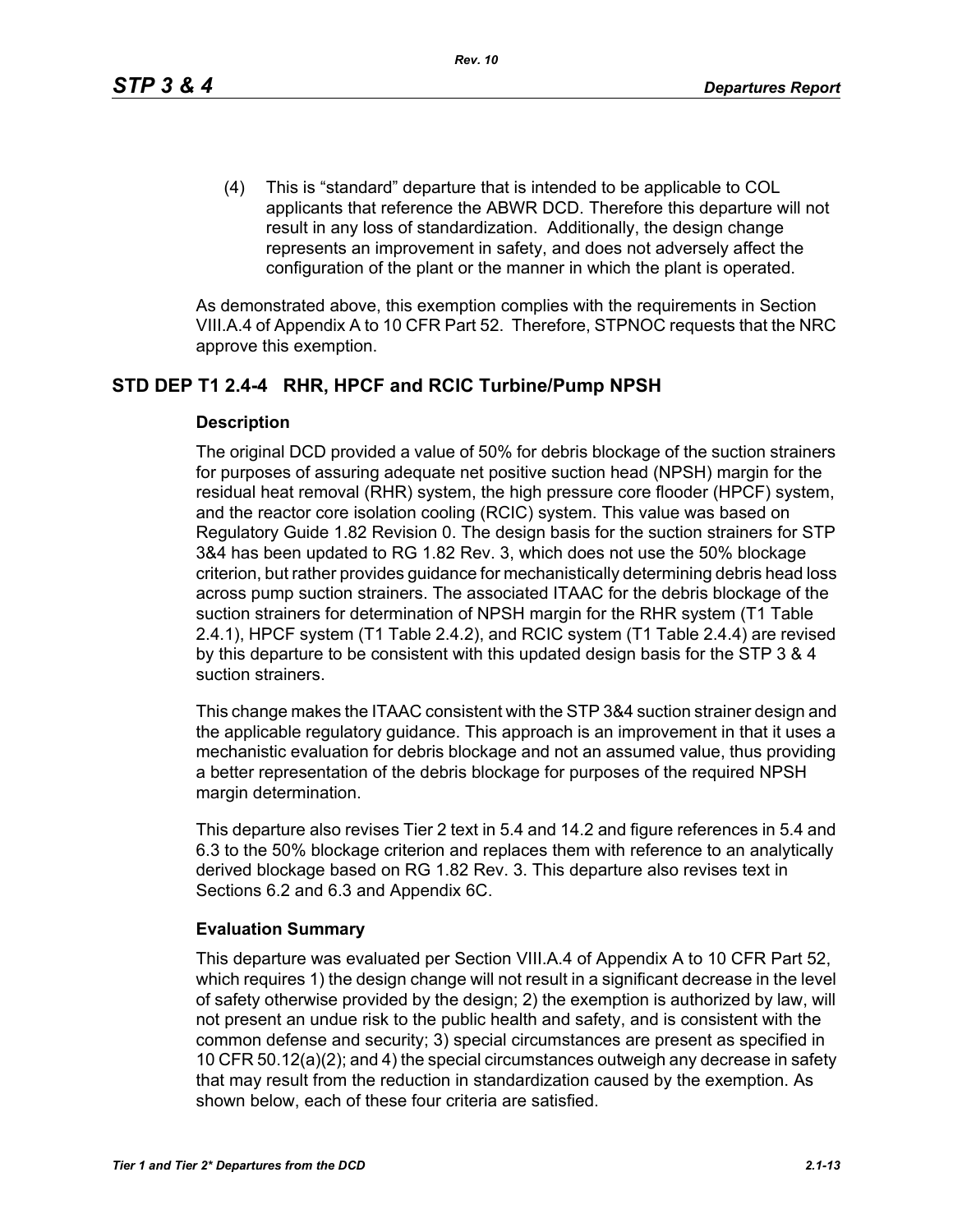- (1) As discussed above, the design change represents an improvement and therefore will not result in a significant decrease in the level of safety otherwise provided by the design.
- (2) The exemption is not inconsistent with the Atomic Energy Act or any other statute and therefore is authorized by law. As discussed above, the design change represents an improvement and therefore will not present an undue risk to the public health and safety and the design change does not relate to security and does not otherwise pertain to the common defense and security.
- (3) Special circumstances are present as specified in 10 CFR 50.12(a)(2). Specifically, special circumstance (iv) is present, since the design change represents an improvement and therefore will result in a benefit to the public health and safety.
- (4) This is "standard" departure that is intended to be applicable to COL applicants that reference the ABWR DCD. Therefore this departure will not result in any loss of standardization. Additionally, the design change represents an improvement in safety, and does not adversely affect the configuration of the plant or the manner in which the plant is operated.

As demonstrated above, this exemption complies with the requirements in Section VIII.A.4 of Appendix A to 10 CFR Part 52. Therefore, STPNOC requests that the NRC approve this exemption.

## **STP DEP T1 2.5-1, Elimination of New Fuel Storage Racks From the New Fuel Vault**

This departure eliminates the new fuel storage racks from the New Fuel Vault (NFV). This site specific change will result in there being only a single design for fuel storage racks, all of which are located in the spent fuel pool (SFP). These racks will store both new and spent fuel assemblies.

The reference ABWR DCD provides for new fuel storage racks in the NFV so that new fuel can be stored in the NFV after receipt inspection and subsequently moved to the SFP before being loaded in the Reactor Pressure Vessel (RPV). New fuel also could be moved directly to the SFP after receipt inspection. At STP 3&4, new fuel will always be moved directly to the SFP after receipt inspection. This reduces the number of times fuel must be handled before being loaded in the RPV. By eliminating interim storage in the NFV, the number of fuel handling evolutions is reduced, thereby reducing risk associated with fuel handling. Eliminating the new fuel racks from the design of STP 3&4 avoids the expense of design, procurement and licensing of a system that will not be used.

- Tier 1 Subsection 2.5.6, Fuel Storage Facility, was modified to remove the new fuel storage rack descriptions.
- Tier 1 Table 2.5.6, Fuel Storage Facility, was modified to remove the new fuel storage rack references.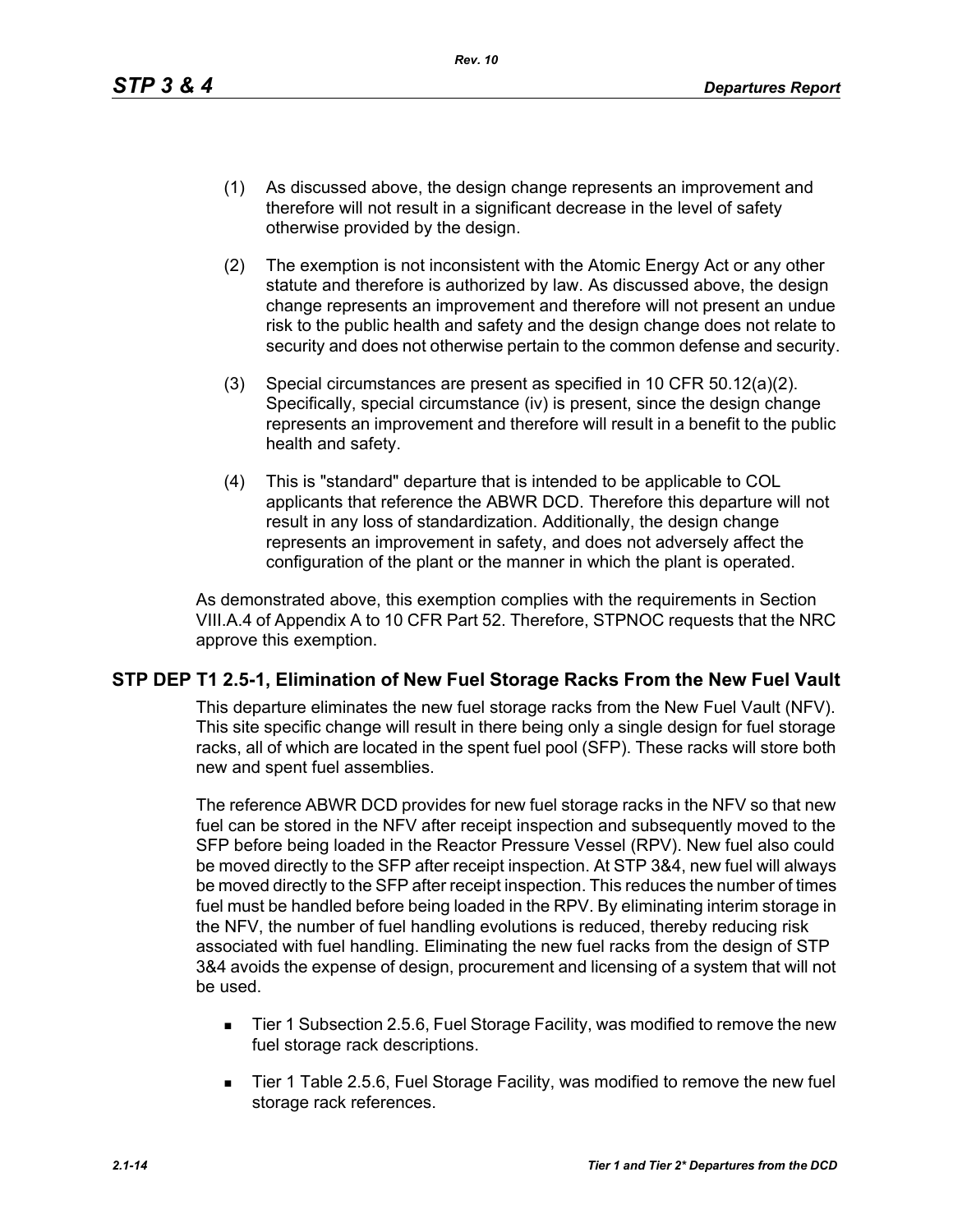*Tier 1 and Tier 2\* Departures from the DCD 2.1-15*

- Tier 2 Subsection 1.2.2.6.5 was modified to remove the new fuel storage rack references
- Tier 2 Subsection 1.2.2.6.6 was modified to remove the new fuel storage rack references.
- Tier 2 Subsection 3.1.2.6.2.2.1 was modified to remove the new fuel storage rack references.
- Tier 2 Subsection 3.1.2.6.3.2 was modified to remove the new fuel storage rack references.
- Tier 2 Section 9.1 was modified to remove the new fuel storage rack references.
- Tier 2 Subsection 9.1.1 was modified to remove the new fuel storage rack references. Descriptions for storage of new fuel were referenced to the Spent Fuel Storage descriptions in Section 9.1.2.
- Tier 2 Subsection 9.1.4 was modified to remove the new fuel storage rack references and load paths modified to remove the new fuel storage racks as a destination.
- Tier 2 Subsection 9.1.6.1 (COL License Information Items 9.1) was revised to reference COL License Information Item 9.3 based on elimination of the New Fuel Storage Racks.
- Tier 2 Subsection 9.1.6.2 (COL License Information Item 9.2) was revised to reference COL License Information Item 9.4 based on elimination of the New Fuel Storage Racks.
- Tier 2 Table 9.1-8 was revised to remove reference to the new fuel vault.
- Tier 2 Figure 9.1-14 was modified to remove reference to New Fuel Storage Racks in the New Fuel Vault.
- Tier 2 Section 12.3, was modified to add reference to STP DEP T1 2.5-1.
- Tier 2 Subsection 12.3.4.3 was modified to remove the new fuel storage rack references.
- Tier 2 Chapter 16, Technical Specifications Design Features Section 4.3, Fuel Storage, was modified to remove the new fuel storage rack references and to include a fuel storage rack center to center distance requirement in the spent fuel storage rack specification, 4.3.1.1.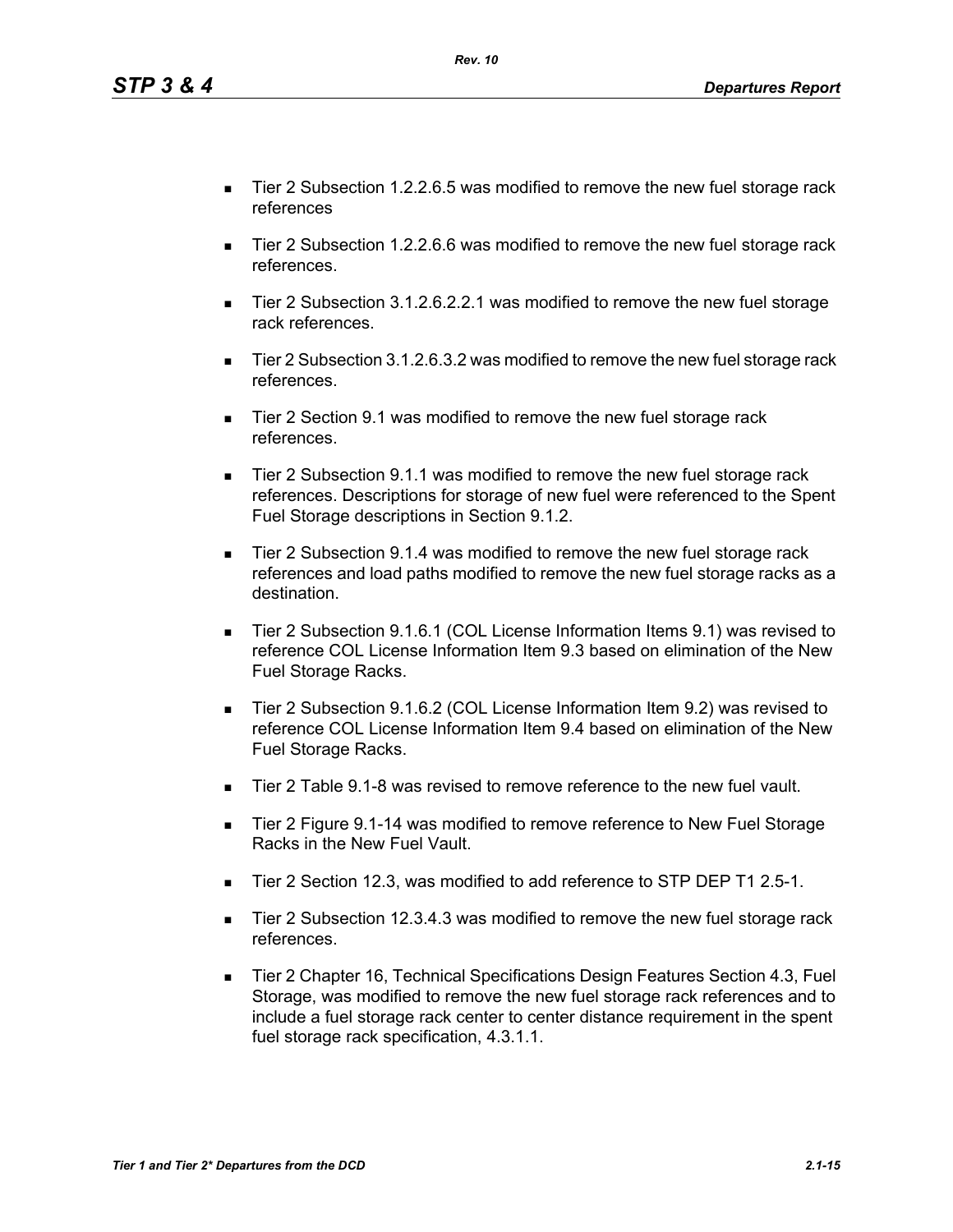#### **Evaluation Summary**

This departure was evaluated per Section VIII.A.4 of Appendix A to 10 CFR Part 52, which requires that (1) the design will not result in a significant decrease in the level of safety otherwise provided by the design; (2) the exemption is authorized by law, will not present an undue risk to the public health and safety, and is consistent with the common defense and security; (3) special circumstances are present as specified in 10 CFR 50.12(a) (2); and (4) the special circumstances outweigh any decrease in safety that may result from the reduction in standardization caused by the exemption. As shown below, each of these criteria are satisfied.

- (1) The change will not result in a decrease in the level of safety otherwise provided by the design since new fuel will be stored in the spent fuel pool directly after receipt inspection. As described above, elimination of the option of storing new fuel in the NFV reduces the potential number of fuel handling evolutions and their associated risk, thereby increasing the level of safety.
- (2) The change is not inconsistent with the Atomic Energy Act or any other statute and therefore is authorized by law. As stated above, the change will not present an undue risk to the public health and safety since reducing the potential number of fuel handling evolutions increases the level of safety. This change does not relate to security and does not otherwise pertain to the common defense and security.
- (3) Special circumstances are present as specified in 10 CFR 50.12(a)(2). Specifically, special circumstance (ii) is present since storage of new fuel in the NFV is not necessary to achieve the underlying purpose of the design certification rule (which is to store new fuel safely), and special circumstance (iv) is present since thechange represents an increase in the level of safety as discussed above and; therefore, provides a benefit to the public health and safety.
- (4) The special circumstances outweigh any decrease in safety that may result from the reduction in standardization. Specifically, since the change only eliminates one of the options for storage of new fuel, the reduction in standardization would not result in a significant decrease in safety. As described above, reducing the potential number of fuel handling evolutions represents an improvement in safety and does not adversely affect the configuration of the plant or the manner in which the plant is operated.

As demonstrated above, this exemption complies with the requirements in Section VIII.A.4 of Appendix A to 10 CFR Part 52. Therefore, NINA requests that the NRC approve this exemption.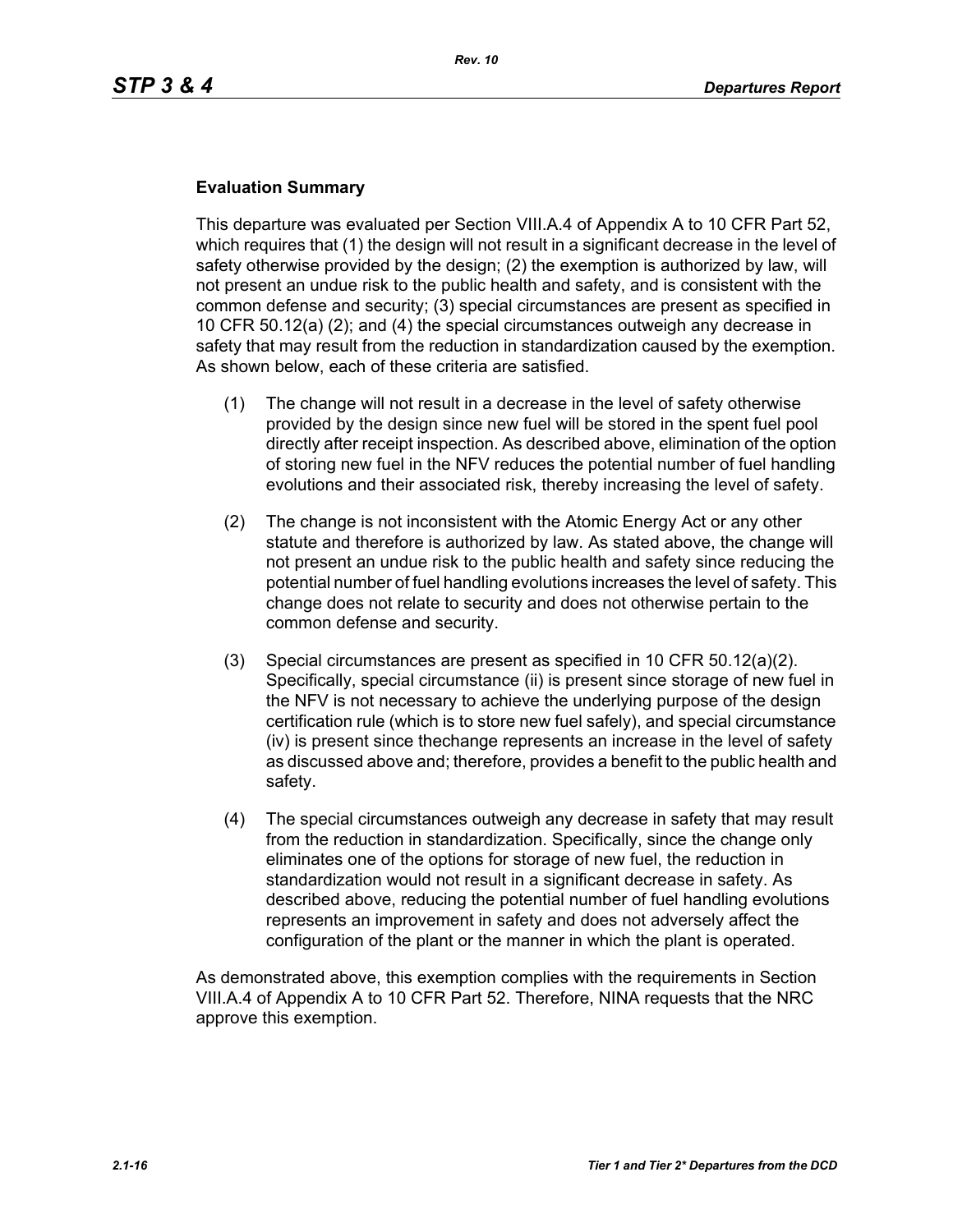## **STD DEP T1 2.10-1, Addition of Condensate Booster Pumps**

## **Description**

DCD Tier 1 Figure 2.10.2a shows the basic system configuration of the Condensate and Feedwater System (CFS) with a single symbol for condensate pumps. This departure adds a second symbol to indicate the addition of condensate booster pumps in series. The CFS system is classified as non-safety-related and does not perform a safety function. The location/arrangement of the condensate pumps and condensate booster pumps, between the condenser hotwell and the low pressure heaters, does not adversely impact the ability of the CFS to perform the function described in the Tier 1 Design Description. As part of this departure, DCD Tier 1 Figure 2.10.9, Turbine Gland Seal System, is revised to correct an obvious typographical error.

## **Evaluation Summary**

This departure was evaluated per Section VIII.A.4 of Appendix A to 10 CFR Part 52, which requires 1) the design change will not result in a significant decrease in the level of safety otherwise provided by the design; 2) the exemption is authorized by law, will not present an undue risk to the public health and safety,and is consistent with the common defense and security; 3) special circumstances are present as specified in 10 CFR 50.12(a)(2); and 4) the special circumstances outweigh any decrease in safety that may result from the reduction in standardization caused by the exemption. As shown below, each of these four criteria are satisfied.

- (1) As discussed above, the change recognizes the use of condensate pumps and condensate booster pumps. The CFS does not perform a safety function and therefore the change will not result in a significant decrease in the level of safety otherwise provided by the design.
- (2) The exemption is not inconsistent with the Atomic Energy Act or any other statute and therefore is authorized by law. As discussed above, the change involves a system with no safety function and therefore will not present an undue risk to the public health and safety and the design change does not relate to security and does not otherwise pertain to the common defense and security.
- (3) Special circumstances are present as specified in 10 CFR 50.12(a)(2). Specifically, special circumstance (ii) is present, since the design change does not affect safety. Accordingly, it is not necessary to preserve the configuration of the CFS as presented in Tier 1 in order to achieve the purpose of the ABWR design certification rule.
- (4) This is a "standard" departure that is intended to be applicable to COL applicants that reference the ABWR DCD, thus the departure will not affect standardization. Additionally, the change does not adversely affect the configuration of the plant or adversely affect the manner in which the plant is operated.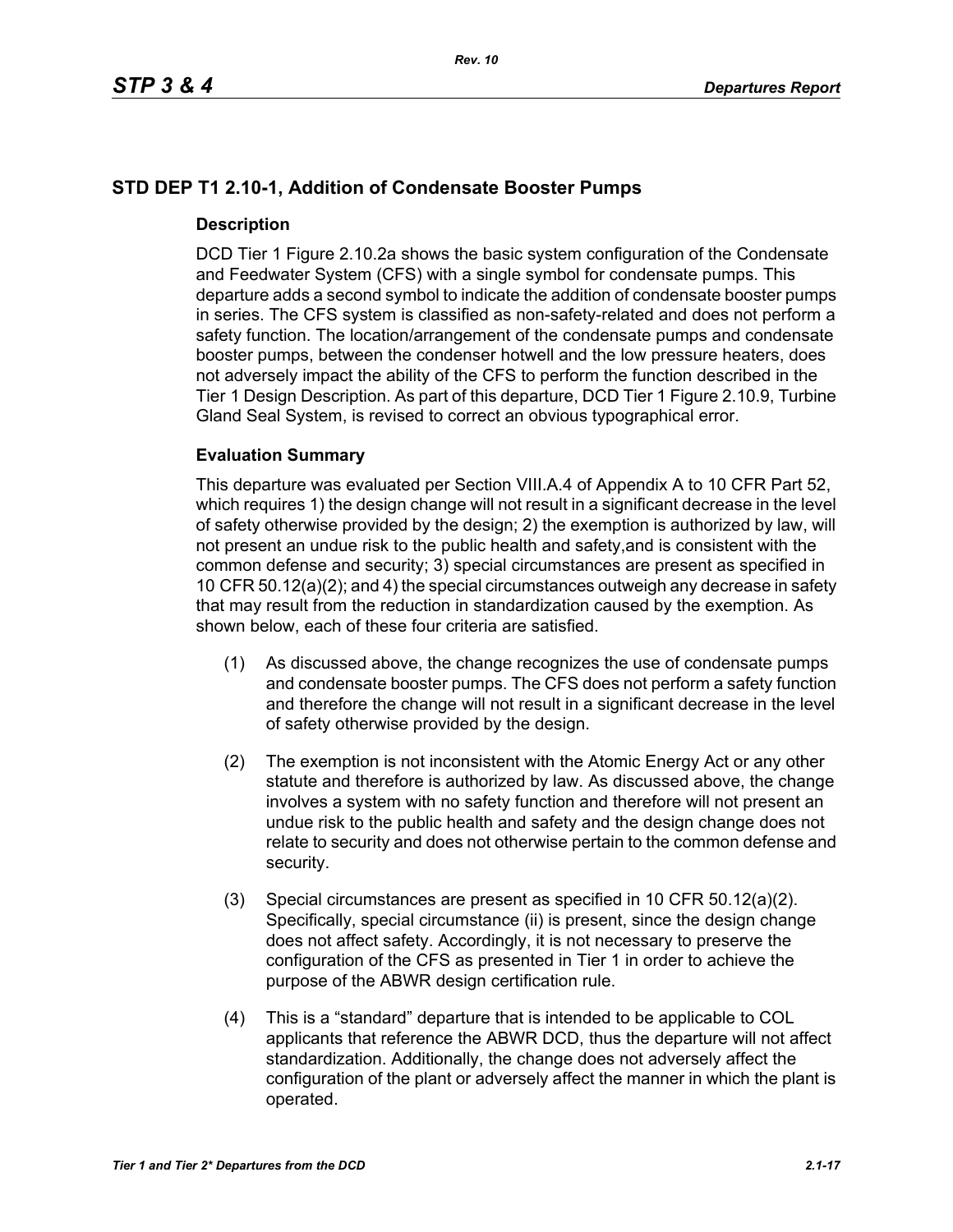As demonstrated above, this exemption complies with the requirements in Section VIII.A.4 of Appendix A to 10 CFR Part 52.

## **STD DEP T1 2.12-1, Electrical Breaker/Fuse Coordination and Low Voltage Testing**

## **Description**

The reference ABWR DCD in Tier 1 states electrical power distribution interrupting devices (circuit breakers and fuses) are coordinated such that the interrupting device closest to the fault opens first. The description of the interruption device coordination has been modified to include the acceptable industry practice with standards and codes (e.g., IEEE 141, IEEE 242, etc.). Including this provides detailed guidance for electrical system design expectations. Since protective device coordination may overlap, and the discrete coordination may not be possible, the expectation has been changed to meet the requirement to the maximum extent possible.

The reference ABWR DCD ITAAC also requires that pre-operational/start-up testing of the as-built Class 1E Electrical Power Distribution System will be conducted by operating connected Class 1E loads at their analyzed minimum voltage. DCD Table 2.12.1 (Electric Power Distribution System ITAAC) currently states that tests of the asbuilt Class 1E Electric Power Distribution System will be conducted by operating connected Class 1E loads at their analyzed minimum voltage. Testing in this manner for each connected Class 1E load is not practical to connect and disconnect each load, one at time to facilitate testing.

For DC loads, ITAAC require testing by operating connected Class 1E loads at both the minimum and maximum battery voltages. Tier 1 DCD Table 2.12.12 (Direct Current Power Supply ITAAC) currently states that tests of the as-built Class 1E DC system will be conducted by operating connected Class 1E loads at less than or equal to the minimum allowable battery voltage and at greater than or equal to the maximum battery charging voltage. It is not practical to perform testing in this manner. This is modified to allow performance type tests at the manufacturer's shop for the operating voltage range of Class 1E AC and DC electrical equipment prior to shipment to the site. In addition, system preoperational tests will be conducted on the as-built Class 1E AC and DC systems and test voltage results will be compare against system voltage analysis.

## **Evaluation Summary**

For electrical loads powered at or below 120 VAC or 125 VDC, the requirement that the device closest to the fault open first is not always met, since many small loads have internal fuses/circuit breakers and there is often a minimum device size available, or the minimum circuit breaker/fuse size recommended by the vendor. In the case of high fault current, the upstream protective device may trip before the protective device connected to the small load, or both may trip at the same time. In such cases, discrete coordination may not be possible.

The extensive in-situ testing in the DCD is not necessary and is duplicated, since the voltage tests are performed by the manufacturers as part of their normal performance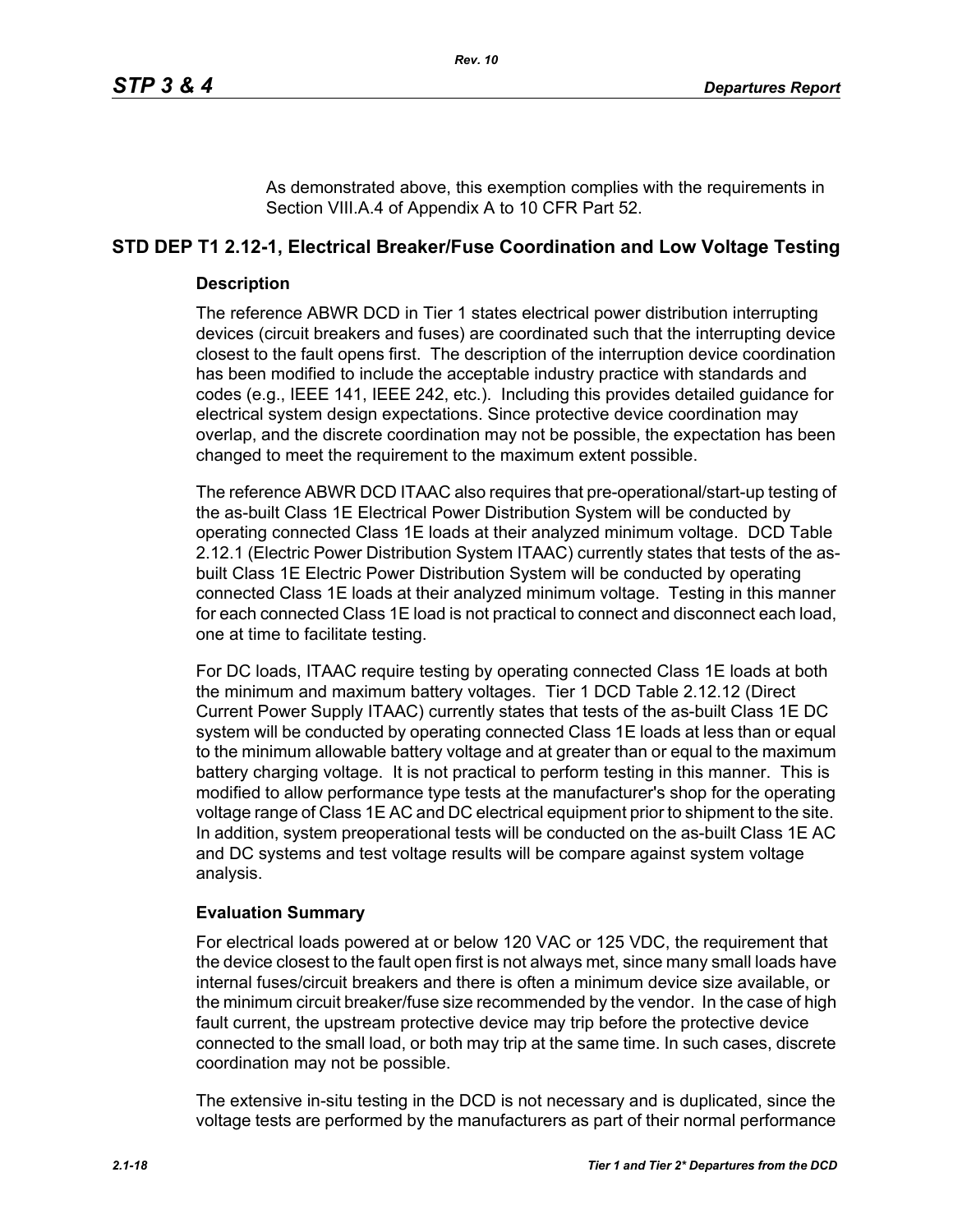and functional tests prior to shipment. In addition, testing is performed at the jobsite on electrical power distribution equipment during construction after its installation.

The events and accidents in Chapter 15 were reviewed. The analyses and conclusions presented in Chapter 15 are not affected as the alternate methods of breaker coordination and low voltage testing are judged equivalent to those in the DCD. No negative impacts on severe accident probability or severity have been identified nor has a new type of severe accident been created. The bases in the generic Technical Specifications in Chapter 16 will be met or exceeded.

This departure was evaluated per Section VIII.A.4 of Appendix A to 10 CFR Part 52, which requires 1) the design change will not result in a significant decrease in the level of safety otherwise provided by the design; 2) the exemption is authorized by law, will not present an undue risk to the public health and safety, and is consistent with the common defense and security; 3) special circumstances are present as specified in 10 CFR 50.12(a)(2); and 4) the special circumstances outweigh any decrease in safety that may result from the reduction in standardization caused by the exemption. As shown below, each of these four criteria are satisfied.

- (1) As discussed above, the change is intended to accomplish the same purpose as the original DCD design and therefore will not result in a significant decrease in the level of safety otherwise provided by the design.
- (2) The exemption is not inconsistent with the Atomic Energy Act or any other statute and therefore is authorized by law. As discussed above, the DCD change accomplishes the same purpose and therefore will not present an undue risk to the public health and safety. and the design change does not relate to security and does not otherwise pertain to the common defense and security.
- (3) Special circumstances are present as specified in 10 CFR 50.12(a)(2). Specifically, special circumstance (ii) is present, since the change accomplishes the same underlying purpose as the original DCD design.
- (4) This change is intended to be applicable to COL applicants that reference the ABWR DCD. Therefore this departure will not result in any loss of standardization.

As demonstrated above, this exemption complies with the requirements in Section VIII.A.4 of Appendix A to 10 CFR Part 52. Therefore, STPNOC requests that the NRC approve this exemption.

## **References**

- (5) IEEE 141-1993, Recommended Practice for Electric Power Distribution for Industrial Plants (IEEE Red Book)
- (6) IEEE 242 -2001, Recommended Practice for Protection and Coordination of Industrial and Commercial Power Systems (IEEE Buff Book)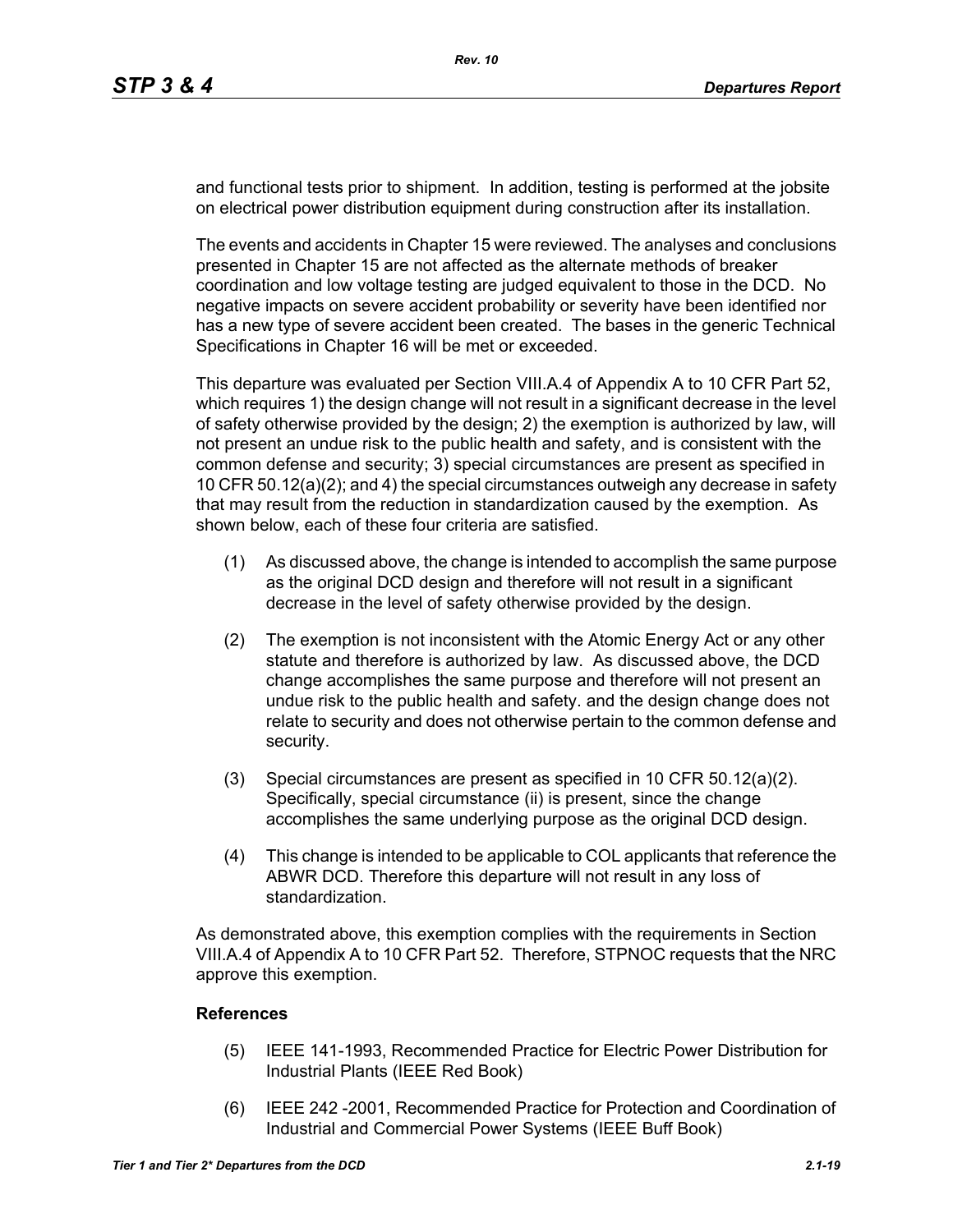## **STD DEP T1 2.12-2, I&C Power Divisions**

## **Description**

A fourth division of safety related power has been added to the Class 1E Instrument and Control Power Supply System.

The Instrument and Control Power Supply System as described in the DCD Tier 1 provided power to three mechanical safety-related divisions (I, II and III) and not to safety-related Distributed Control and Information System (DCIS) Division IV. This departure adds a fourth regulating transformer and associated distribution panels to supply Instrument and Control Power to Division IV.

The DCIS cabinets and chassis, ECCS Digital Control and Information System cabinets and chassis, in each of the four divisions, use redundant power supplies and feeds for increased reliability and availability to allow self-diagnostics and to operate during power failures. The existing design provides three divisions such that the two feeds are uninterruptible vital AC power (uninterruptible does not mean single failure proof) and I&C power (interruptible but diesel-backed). The second I&C power feed is available to the Division IV DCIS cabinets and chassis. Most power problems can be addressed on-line and all such problems will be "non-critical" faults since no functionality will be lost.

## **Evaluation Summary**

This departure was evaluated per Section VIII.A.4 of Appendix A to 10 CFR Part 52, which requires 1) the design change will not result in a significant decrease in the level of safety otherwise provided by the design; 2) the exemption is authorized by law, will not present an undue risk to the public health and safety, and is consistent with the common defense and security; 3) special circumstances are present as specified in 10 CFR 50.12(a)(2); and 4) the special circumstances outweigh any decrease in safety that may result from the reduction in standardization caused by the exemption. As shown below, each of these four criteria are satisfied.

- (1) As discussed above, the design change represents an improvement and therefore will not result in a significant decrease in the level of safety otherwise provided by the design.
- (2) The exemption is not inconsistent with the Atomic Energy Act or any other statute and therefore is authorized by law. As discussed above, the design change represents an improvement and therefore will not present an undue risk to the public health and safety and the design change does not relate to security and does not otherwise pertain to the common defense and security.
- (3) Special circumstances are present as specified in 10 CFR 50.12(a)(2). Specifically, special circumstance (iv) is present, since the design change represents an improvement and therefore will result in a benefit to the public health and safety.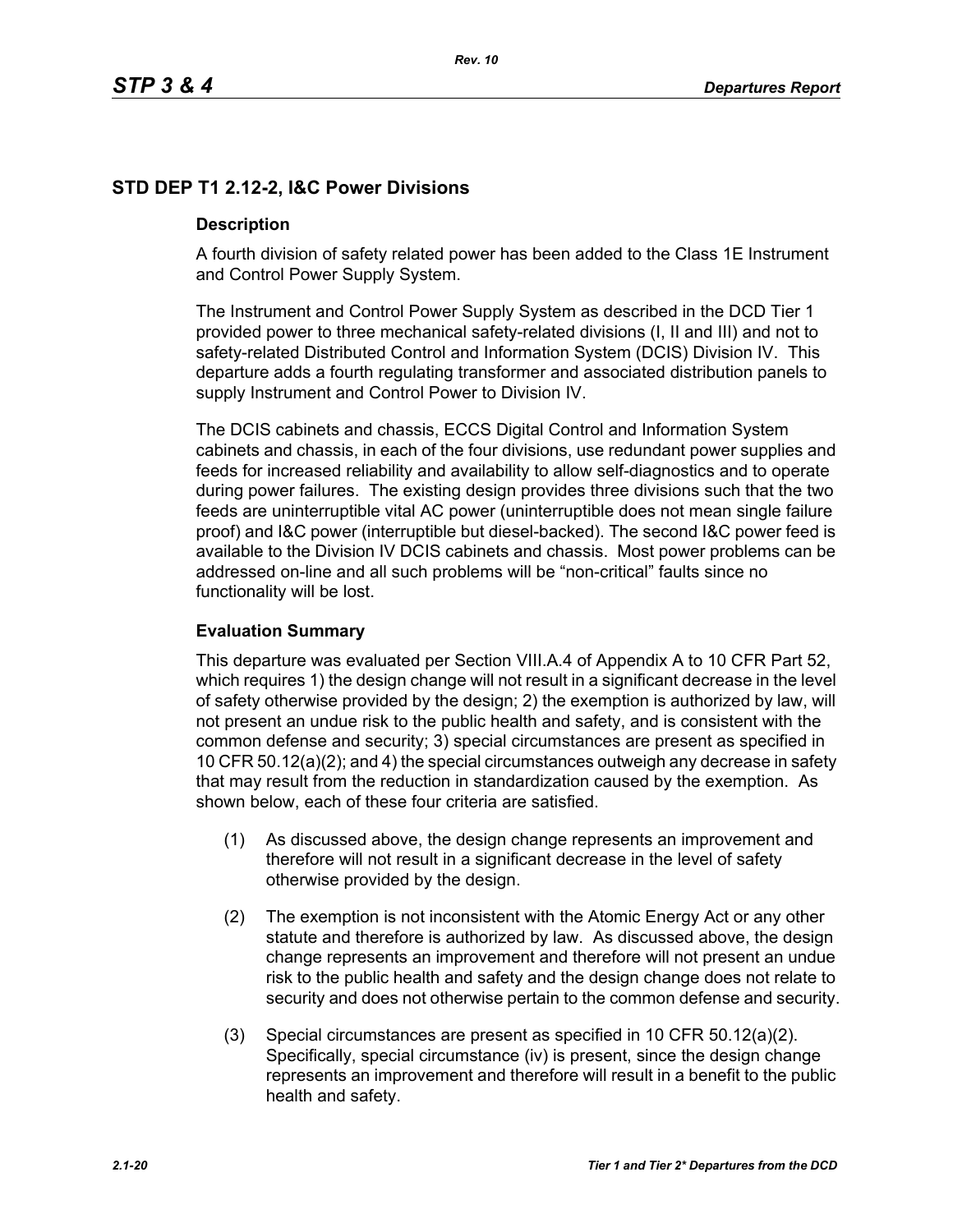(4) This is "standard" departure that is intended to be applicable to COL applicants that reference the ABWR DCD. Therefore this departure will not result in any loss of standardization. Additionally, the design change represents an improvement in safety, and does not adversely affect the configuration of the plant or the manner in which the plant is operated.

As demonstrated above, this exemption complies with the requirements in Section VIII.A.4 of Appendix A to 10 CFR Part 52. Therefore, STPNOC requests that the NRC approve this exemption.

## **STD DEP T1 2.14-1, Hydrogen Recombiner Requirements Elimination**

#### **Description**

10 CFR 50.44, "Combustible gas control for nuclear power reactors," was amended after the issuance of the design certification for the ABWR. The amended 10 CFR 50.44 eliminates the requirements for hydrogen control systems to mitigate a designbasis LOCA hydrogen release. As a result of this change, the use of the containment hydrogen and oxygen monitoring instrumentation in the mitigation of a design-basis LOCA is also eliminated. This change was implemented using the guidance contained within TSTF-447-A, Revision 1, "Elimination of Hydrogen Recombiners and Change to Hydrogen and Oxygen Monitors."

This departure reflects the elimination of the requirement to maintain equipment needed to mitigate a design-basis LOCA hydrogen release. This departure includes the following:

- (1) The ABWR Flammability Control System (FCS), which consists of two redundant hydrogen recombiners, is no longer required in the response to a design basis LOCA and is eliminated. In conjunction with this change, LCO 3.6.3.1, "Primary Containment Hydrogen Recombiners," which established the requirements for the FCS is deleted. LCO 3.3.6.2, "Remote Shutdown System," is modified to delete Function 17, which required remote shutdown system controls for cooling water to the FCS. Supports systems associated with the FCS are modified or deleted, as necessary, to support removal of the FCS.
- (2) The containment hydrogen and oxygen monitoring functions of the Containment Monitoring System are no longer required to function for the mitigation of a design basis LOCA. Consequently, the containment hydrogen and oxygen monitoring functions are no longer classified as Category 1, as defined in Regulatory Guide (RG) 1.97, "Instrumentation for Light-Water-Cooled Nuclear Power Plants to Assess Plant and Environs Conditions During and Following an Accident," Revision 4. The RG 1.97 classification of containment hydrogen and oxygen monitoring functions are changed to Category 3 for hydrogen monitoring, and Category 2 for oxygen monitoring, allowing these instruments to be re-classified as nonsafety-related. In conjunction with this change, LCO 3.3.6.1, "Post Accident Monitoring (PAM) Instrumentation," is modified to delete Functions 11 and 12, requirements for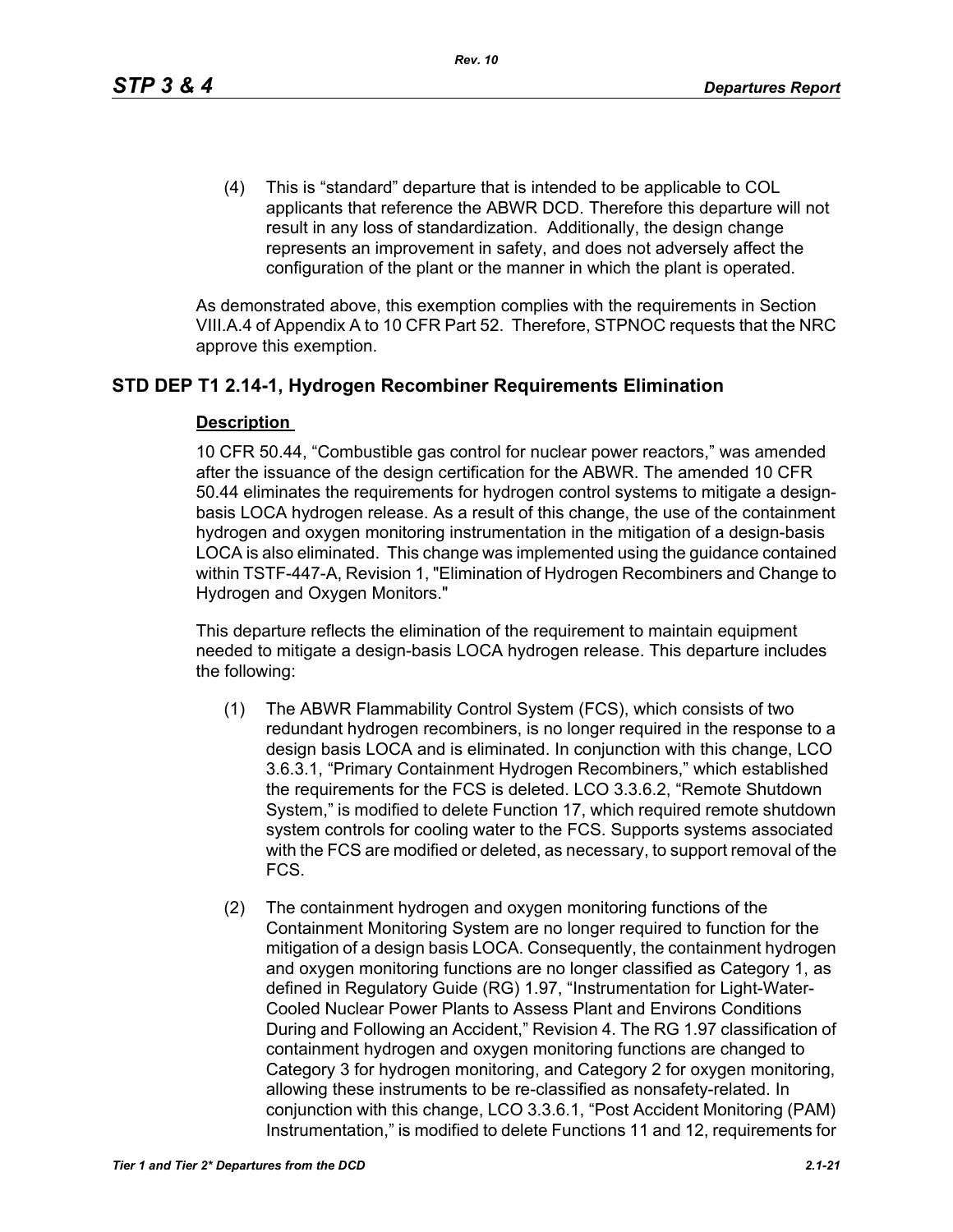the H<sub>2</sub> and O<sub>2</sub> analyzers in the containment drywell and wetwell. This change to LCO 3.3.6.1 is acceptable because only Category 1 PAM instruments meet 10 CFR 50.36 criteria for inclusion in technical specifications.

With the adoption of these changes, the design and other requirements for control of combustible gases satisfy the regulations in 10 CFR 50.44(c) as amended. The design and requirements for control of combustible gases are consistent with the guidance provided in Regulatory Guide 1.7, Control of Combustible Gas Concentrations in Containment, Revision 3, dated March 2007, as described below.

(1) 10 CFR 50.44(c)(1), Mixed atmosphere, requires that all containments have a capability for ensuring a mixed atmosphere during design-basis and significant beyond design-basis accidents. Section C.3 of RG 1.7 specifies that this capability may be provided by an active, passive, or combination system. Active systems may consist of a fan, a fan cooler, or containment spray.

The ABWR satisfies this requirement by a combination of active and passive capability. As indicated in the reference ABWR DCD, Section 6.2.5.1(6), the drywell and the suppression chamber will be mixed uniformly after the design basis LOCA due to natural convection and molecular diffusion. Mixing will be further promoted by operation of the containment sprays. The containment spray system consists of two RHR spray loops, each of which includes both wetwell and drywell sprays. LCO 3.6.2.4, Residual Heat Removal (RHR) Containment Spray," ensures that the active components for containment mixing are reliable, redundant, single-failure-proof, able to be tested and inspected, and remain operable with a loss of onsite or offsite power as recommended in Section C.3 of RG 1.7.

(2) 10 CFR 50.44(c)(2), Combustible gas control, requires that all containments have an inerted atmosphere or must limit hydrogen concentrations in containment during and following an accident.

The ABWR satisfies this requirement with the Atmospheric Control System (ACS), which is provided to establish and maintain an inert atmosphere within the primary containment. LCO 3.6.3.2, "Primary Containment Oxygen Concentration," ensures that the primary containment is inerted whenever reactor power is greater than 15% of rated thermal power.

(3) 10 CFR 50.44(c)(3), Equipment Survivability, requires that containments that do not rely upon an inerted atmosphere to control combustible gases must be able to establish and maintain safe shutdown and containment structural integrity with systems and components capable of performing their functions during and after exposure to the environmental conditions created by the burning of hydrogen.

This requirement is not applicable to the ABWR because the ABWR uses an inerted atmosphere to control combustible gases in the primary containment.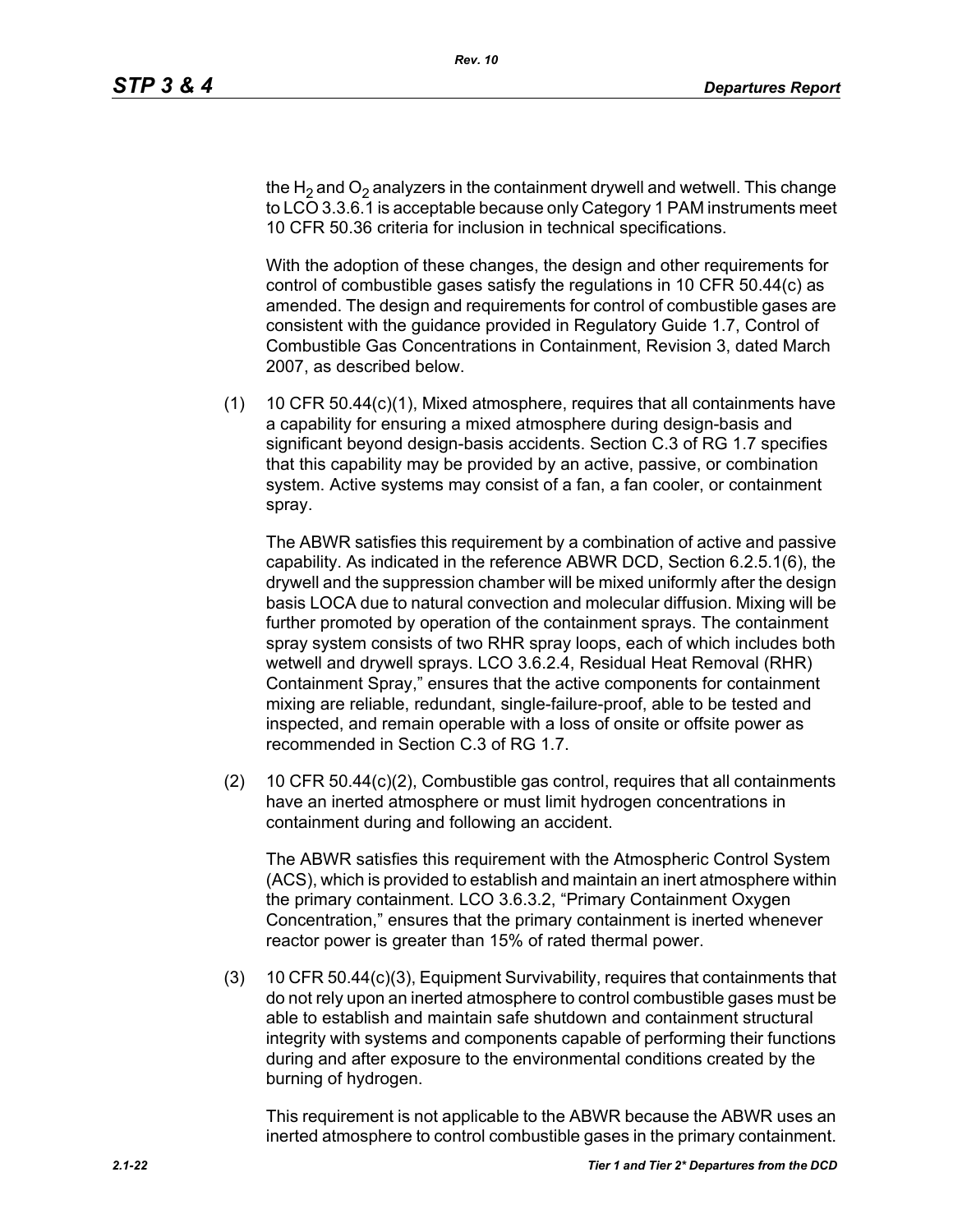(4) 10 CFR 50.44(c)(4), Monitoring, requires that equipment be provided for monitoring oxygen and hydrogen in the containment. This oxygen and hydrogen monitoring equipment must be must be functional, reliable, and capable of continuously measuring the concentration of oxygen and hydrogen in the containment atmosphere following a significant beyond design-basis accident for combustible gas control and accident management, including emergency planning.

The ABWR satisfies this requirement for monitoring oxygen and hydrogen in the primary containment as described in item (k) of the reference ABWR DCD, Section 7.5.2.1, "Post Accident Monitoring System," and Table 7.5-2, "ABWR PAM Variable List," as modified by this departure. Specifically, the containment hydrogen and oxygen monitoring functions are no longer required to function for the mitigation of a design basis LOCA and are no longer classified as Category 1, as defined in RG 1.97. The oxygen and hydrogen monitors for the containment drywell and wetwell satisfy design requirements consistent with their RG 1.97 classification as Type C, Category 2 (oxygen) and Category 3 (hydrogen) instruments.

(5) 10 CFR 50.44(c)(5), Structural analysis, requires that an applicant perform an analysis that demonstrates containment structural integrity. This demonstration must use an analytical technique that is accepted by the NRC. Section C.5 of RG 1.7 specifies that that an acceptable method for demonstrating that these requirements are met for steel containments is conformance with ASME Boiler and Pressure Vessel Code (edition and addenda as incorporated by reference in 10 CFR 50.55a(b)(1)), Section III, Division 1, Subsubarticle NE-3220, Service Level C Limits, considering pressure and dead load alone (evaluation of instability is not required). Section C.5 of RG 1.7 further specifies that, as a minimum, the specific code requirements set forth should be met for a combination of dead load and an internal pressure of 45 psig.

The ABWR satisfies this requirement as indicated in ABWR DCD, Section 3.8.2.5, "Structural Acceptance Criteria," Section 19A.2.45, Containment Integrity [Item (3)(v)], and Section 19E.2.3.2, "100% Metal-Water Reaction." These sections provide a detailed description of how the ABWR containment satisfies the requirements of 10 CFR 50.44(c)(5) using methods determined acceptable in Section C.5 of RG 1.7.

#### **Evaluation Summary**

This evaluation covered Tier 1 and Tier 2 departures .

This departure was evaluated per Section VIII.A.4 of Appendix A to 10 CFR Part 52, which requires that: 1) the design change will not result in a significant decrease in the level of safety otherwise provided by the design; 2) the exemption is authorized by law, will not present an undue risk to the public health and safety, and is consistent with the common defense and security; 3) special circumstances are present as specified in 10 CFR 50.12(a)(2); and, 4) the special circumstances outweigh any decrease in safety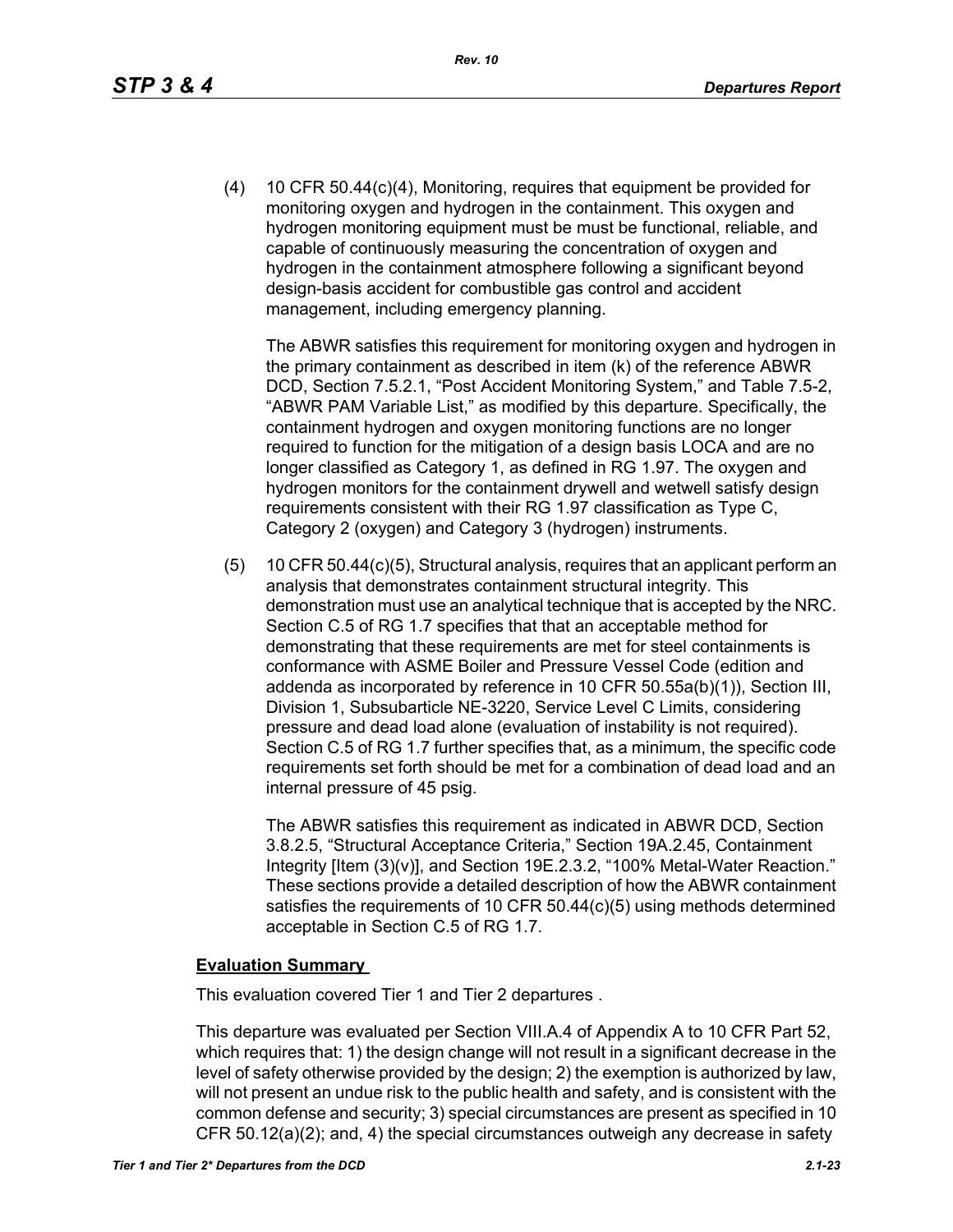that may result from the reduction in standardization caused by the exemption. As shown below, each of these four criteria are satisfied.

- (1) This design change incorporates changes to regulations that occurred after the issuance of the design certification for the ABWR. After incorporation of these design changes, the ABWR design features and requirements for control of combustible gases will satisfy the regulations in 10 CFR 50.44(c) (Ref. 1), consistent with the guidance provided in Regulatory Guide 1.7 (Ref. 2). Therefore, this change will not result in a significant decrease in the level of safety otherwise provided by the design.
- (2) The exemption is not inconsistent with the Atomic Energy Act or any other statute and therefore is authorized by law. As discussed above, the design change does not present an undue risk to the public health and safety. The design change does not relate to security and does not otherwise pertain to the common defense and security.
- (3) Special circumstances are present as specified in 10 CFR 50.12(a)(2). Specifically, special circumstance (ii), and special circumstance (vi) are invoked as evidenced by the revision to 10 CFR 50.44 as the underlying purpose is still served and the revision of regulations is a material change of circumstances.
- (4) This is "standard" departure that is intended to be applicable to COL applicants that reference the ABWR DCD. Therefore this departure will not result in any loss of standardization.

As demonstrated above, this exemption complies with the requirements in Section VIII.A.4 of Appendix A to 10 CFR Part 52. Therefore, STPNOC requests that the NRC approve this exemption

# **STD DEP T1 2.15-1, Re-classification of Radwaste Building Substructure from Seismic Category I to Non-Seismic**

## **Description**

The reference ABWR DCD Section 2.15.13 states that the exterior walls of the RW/B below grade and the basemat are classified as Seismic Category I. This departure revises the seismic category of the RW/B substructure (including the Radwaste Tunnels) from Seismic Category I to non-seismic. The RW/B (including the tunnels) does not house any safety related systems or components. Regulatory Guide 1.29, Seismic Design Classification, provides a list of SSCs which have to be classified as Seismic Category I. Item p on Page 4 of the Reg. Guide says "systems, other than radioactive waste management systems, not covered by ---", shall be Seismic Category I. The phrase 'other than radioactive waste management systems' excludes these systems from the list of Seismic Category I SSCs. For the radioactive waste management system, the Reg. Guide 1.29 refers to the Reg. Guide 1.143 in Note 5. The detailed guidance for the design of the radwaste processing systems, structures,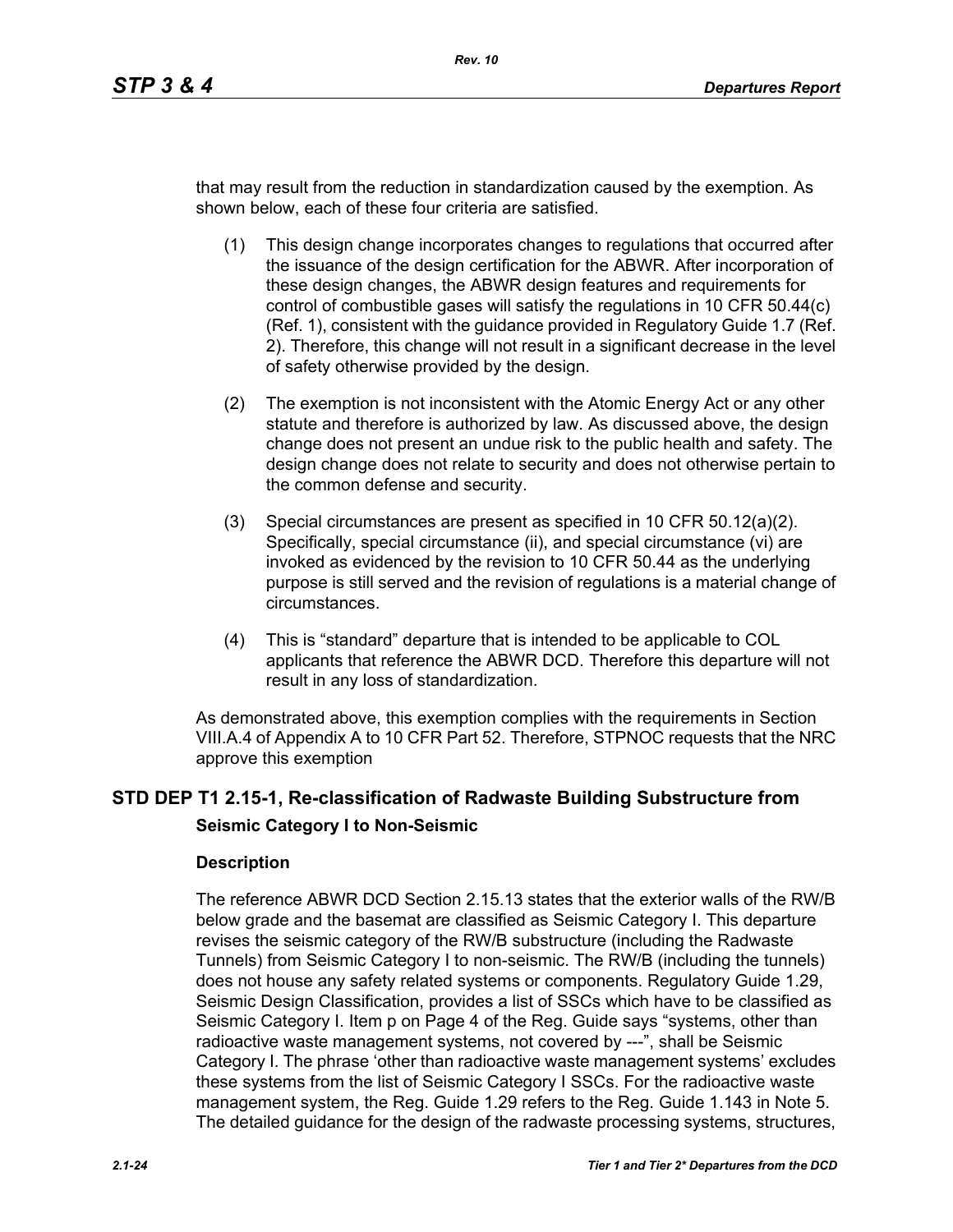and components is provided in Regulatory Guide 1.143. This departure commits to follow the guidance of Regulatory Guide 1.143.

Also, NUREG-1503, Section 3.8.4 states that Radwaste Building is not Seismic Category I. The NRC included this design in their review because GE elected to design the RW/B substructure as Seismic Category I.

Based on this departure, the COLA is revised to delete the description and results of RW/B (including the Radwaste Tunnels) analysis and design from those sections of the COLA which included such description because the RW/B substructure was classified as Seismic Category I structure. Examples of these deleted sections include Sections 2.5S.4, 3.7, 3.8, and Appendix 3H.3. Also, revisions have been made throughout the COLA to appropriately change the seismic classification of the RW/B (Part 7, Table 5.0-1).

#### **Evaluation Summary**

This departure was evaluated per Section VIII.A.4 of Appendix A to 10 CFR Part 52, which requires that 1) the design change will not result in a significant decrease in the level of safety otherwise provided by the design; 2) the exemption is authorized by law, will not present an undue risk to the public health and safety, and is consistent with the common defense and security; 3) special circumstances are present as specified in 10 CFR 50.12(a)(2); and 4) the special circumstances outweigh any decrease in safety that may result from the reduction in standardization caused by the exemption. As shown below, each of these four criteria are satisfied.

- (1) As discussed above, the design change conforms to current regulations and therefore will not result in a significant decrease in the level of safety otherwise provided by the design.
- (2) The exemption is not inconsistent with the Atomic Energy Act or any other statute and therefore is authorized by law. As discussed above, the design change does not present an undue risk to the public health and safety. The design change does not relate to security and does not otherwise pertain to the common defense and security.
- (3) Special circumstances are present as specified in 10 CFR 50.12(a)(2). Specifically, special circumstance (ii), and special circumstance (vi) are invoked because the classification of the Radwaste Building in the reference DCD is unduly conservative and is not necessary to satisfy applicable NRC regulations or guidance.
- (4) This is "standard" departure that is intended to be applicable to COL applicants that reference the ABWR DCD. Therefore this departure will not result in any loss of standardization.

As demonstrated above, this exemption complies with the requirements in Section VIII.A.4 of Appendix A to 10 CFR Part 52. Therefore, STPNOC requests that the NRC approve this exemption.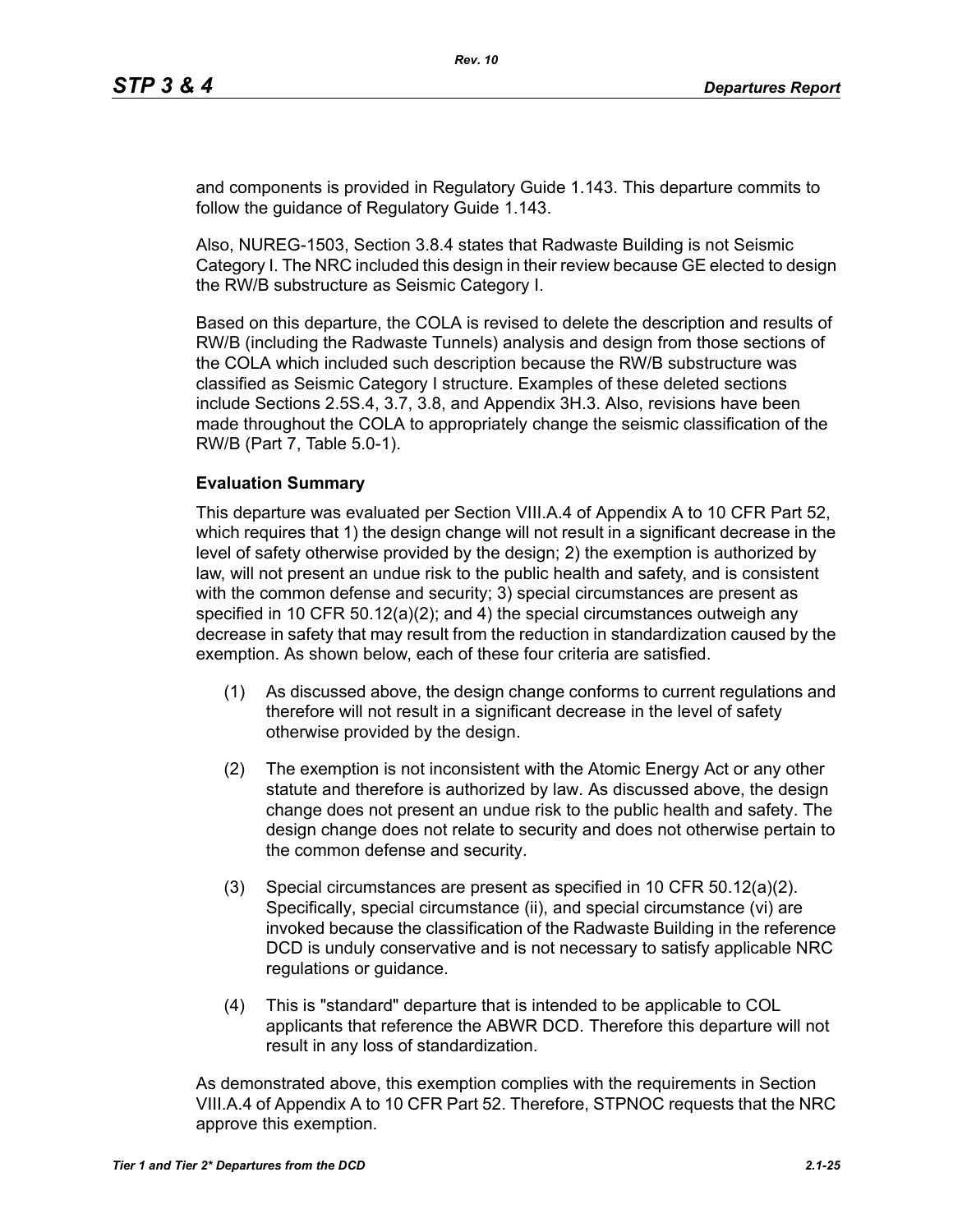# **STD DEP T1 2.15-2 RBSRDG HVAC**

### **Description**

ABWR DCD Tier 1 Subsection 2.15.5, "Heating, Ventilating and Air Conditioning Systems" describes the operation and setting of the R/B Safety-Related DG HVAC System to control temperature in the diesel generator (DG) engine rooms during DG operation, and states the maximum temperature limit in the room is 50°C. However, based on applying the Ambient Design Temperature for the DG engine rooms (Tier 1 Section 5 specifies a maximum of 46.1°C) and the DG HVAC Flow Rates (Tier 2 Table 9.4.5.8.2 specifies 160,000 m3/h) as defined in other ABWR DCD sections cited, the DG engine room temperature can exceed this 50°C limit. This departure revises the DCD Tier 1 Subsection 2.15.5 DG engine room maximum temperature limit during DG operation from 50°C to 60°C.

ABWR DCD Tier 2 Subsections 9.4.5.4.1.2 and 9.4.5.5.5 describe the R/B Safety-Related Electrical Equipment HVAC System and Diesel Generator HVAC System design bases, respectively, including the maximum design temperature limit of the DG Engine rooms. This change also revises Subsections 9.4.5.4.1.2 and 9.4.5.5.5 to state that the indoor temperature in the diesel generator (DG) engine rooms during DG operation is maintained below 60°C. FSAR Tables 3I-4 and 3I-14 are revised to state that the diesel generator (DG) engine rooms maximum temperature is 60°C.

## **Evaluation Summary**

The proposed change was evaluated per Section VIII.A.4 of Appendix A to 10 CFR Part 52, which requires that 1) the design change will not result in a significant decrease in the level of safety otherwise provided by the design; 2) the exemption is authorized by law, will not present an undue risk to the public health and safety, and is consistent with the common defense and security; 3) special circumstances are present as specified in 10 CFR 50.12(a)(2); and 4) the special circumstances outweigh any decrease in safety that may result from the reduction in standardization caused by the exemption. As shown below, each of these four criteria are satisfied.

- (1) As discussed above, this proposed change consists of increasing the maximum temperature limit in the DG engine rooms during DG operation. It does not change the function or intent of the R/B Safety-Related DG HVAC System or any safety related equipment in the DG engine rooms and therefore does not result in a significant decrease in the level of safety otherwise provided by the design.
- (2) This proposed change is consistent with the Atomic Energy Act and other statutes and therefore is authorized by law. As discussed above, this proposed change does not present an undue risk to the public health and safety. This proposed change does not relate to security and does not otherwise pertain to the common defense and security.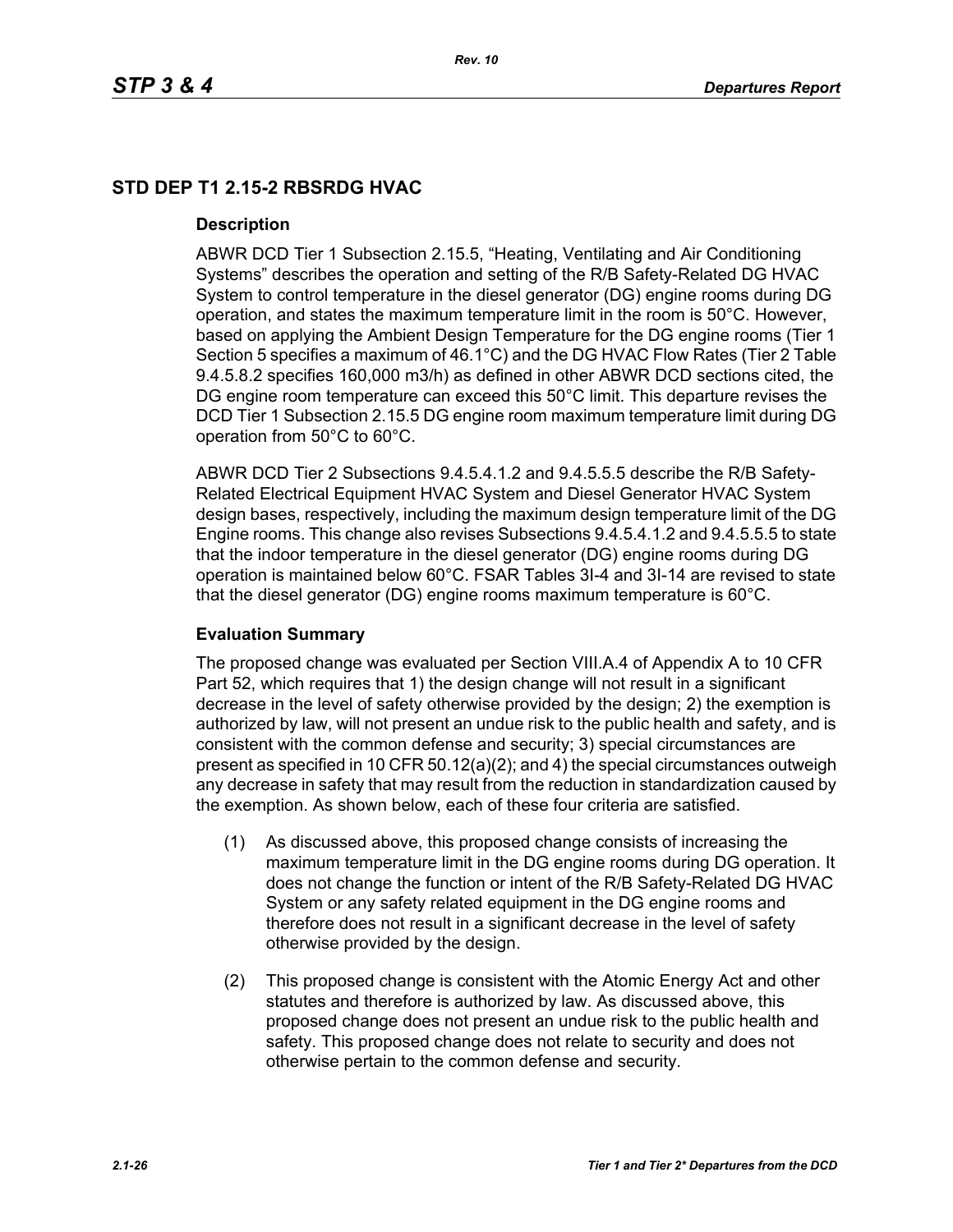(3) Special circumstances are present as specified in items (ii) and (iv) of 10 CFR 50.12 (a) (2). Specifically, special circumstance (ii) states, "Application of the regulation in the particular circumstances would not serve the underlying purpose of the rule or is not necessary to achieve the underlying purpose of the rule." In this case, the rule is that when the DG is operating, the R/B Safety-Related DG HVAC System and the R/B Safety-Related Electrical Equipment HVAC System maintain the temperature below a specified limit. The DCD Tier 1 Subsection 2.15.5 specifies that the maximum temperature be 50 °C. Because of the Ambient Design Temperature for the DG engine rooms (46.1°C) and the DG HVAC Flow Rates (160,000 m3/h) defined elsewhere in the DCD, the temperature in the DG room can exceed 50°C during DG operation. Therefore, the maximum temperature limit in the DG engine rooms during DG operation requires revision in order to be consistent with circumstances in the DG engine rooms. Application of the regulation as stated in the Tier 1 Subsection 2.15.5 would therefore not serve the underlying purpose of the rule.

Special circumstance (iv) is also applicable, since this departure changes the design temperature of the DG room to reflect a higher temperature environment. As such, the safety related equipment in this room will be qualified for the higher temperature and therefore will result in a benefit to public health and safety.

(4) This is a "standard" departure that is intended to be applicable to all COL applicants that reference the ABWR DCD. This departure does not adversely affect safety, the configuration of the plant, or the manner in which the plant is operated.

As demonstrated above, this exemption complies with the requirements in Section VIII.A.4 of Appendix A to 10 CFR Part 52. Therefore, STPNOC requests that the NRC approve this exemption.

## **STD DEP T1 3.4-1, Safety-Related I&C Architecture**

## **Description**

This departure can be characterized into five primary changes.

(1) Elimination of obsolete data communication technology

The departure eliminates references to the Essential Multiplexer System (EMS) and the Non-Essential Multiplexer System (NEMS) originally envisioned in the ABWR architecture and replaces them with separate and independent system level data communication capabilities. The original concept was based on a common EMS, which could be used by multiple safety-related, digitally-based protection systems. This departure defines separate dedicated data communication functions for each safety-related digital platform, including separate and independent data communication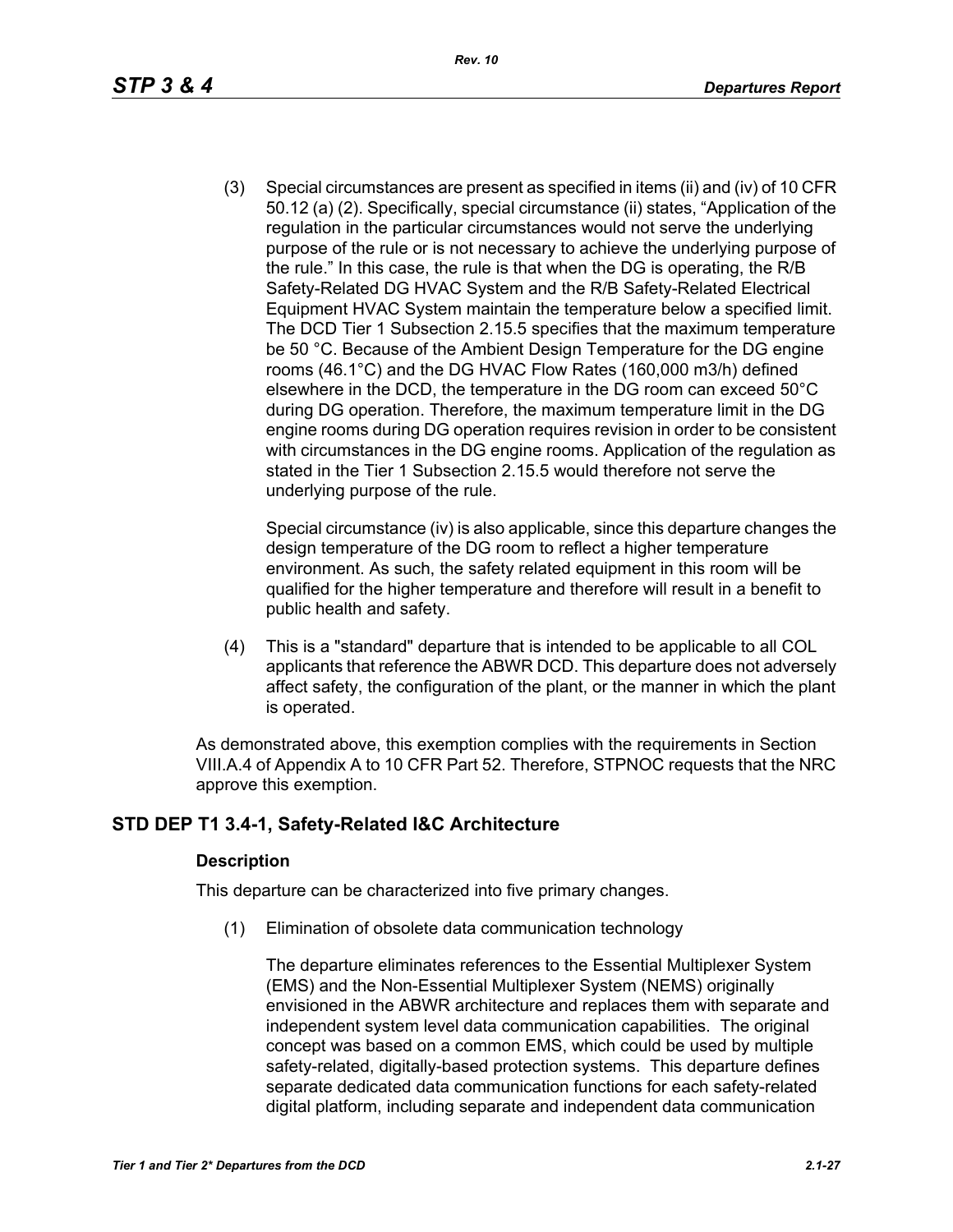functions for each division within a system. Appendix 7A has been updated to reflect the separate communication capabilities.

This departure meets all the applicable regulatory requirements including Regulatory Guides, industry standards and NRC Branch Technical Positions, as shown in Part 2, Tier 2, Table 1.9S-1 and Table 1.9S-1a. Separation of a centralized communication system into separate system communication functions provides the following benefits:

- Allows the use of different (diverse) platforms for the Reactor Trip and Isolation System (RTIS) and the Engineered Safety Features Logic and Control System (ELCS). This feature allows the overall Safety System Logic and Control (SSLC) to be more resistant to common mode failure.
- **Provides for a more robust communication design since a credible single** failure will cause less degradation to independent communication functions than the single failure would cause in the centralized, common essential multiplexing system defined in the DCD.
- The new design is not subject to a single common cause failure disabling both the RTIS and ELCS. In the DCD design, common cause failure within the EMS would disable both RTIS and ELCS.
- Provides the flexibility to utilize communication technologies that have benefits in the areas of simplicity of function and improved independence, such as the use of "point to point" unidirectional data links.

The reference ABWR DCD identified use of the data communication standard ANSI-X3 series, Fiber Distributed Data Interface (FDDI), as the communication protocol for the EMS. FDDI is an obsolete technology and no longer appropriate for use.

The RTIS uses direct hardwired inputs to the system instead of the concept of using remote multiplexers as described in the certified ABWR DCD. This significantly reduces the complexity of data communication requirements for this system, while continuing to meet ABWR DCD functional requirements.

The ELCS continues to use remote acquisition of signal information and remote output of command information to controlled components. The ELCS will utilize serial, unidirectional, fiber optically-isolated data links instead of the FDDI protocol. The ELCS vendor's platform, including the use of unidirectional, serial data links, has been generically reviewed and approved by the NRC, as described in Topical Report WCAP-16097-P-A, Revision 0, "Common Qualified Platform Topical Report," and has operating experience in U.S. nuclear power plant safety system applications. This demonstrates that this method of communication meets the regulatory and industry standard requirements applicable to safety data communication.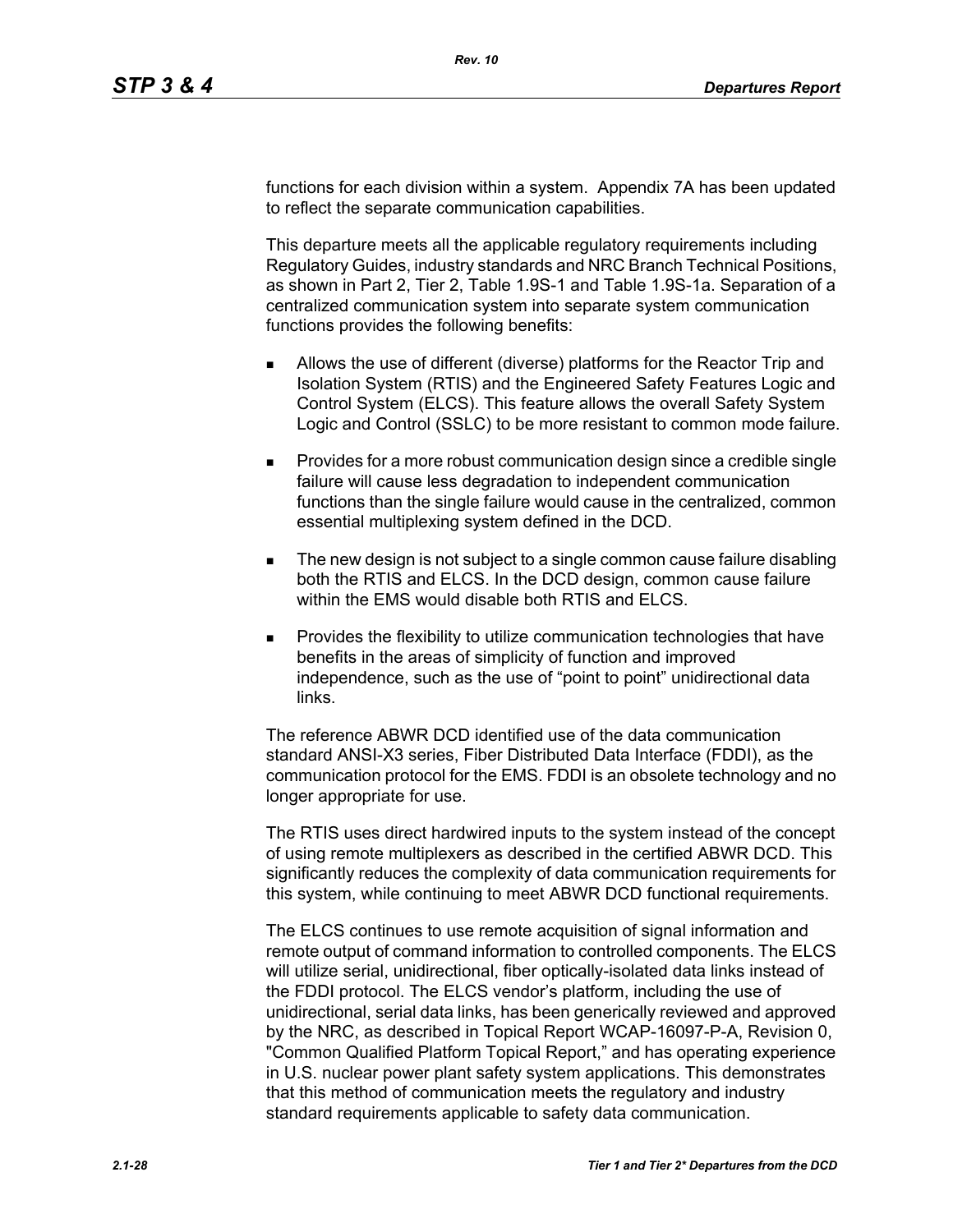The elimination of the multiplexer concept required all references to the Essential Multiplexing System (EMS) and Non-Essential Multiplexing System (NEMS) and their primary components to be replaced with a generic data communication reference. The terms EMS and NEMS were eliminated along with Remote Multiplexer Unit (RMU) and Control Room Multiplexer Unit (CMU).

The communication functions are primarily described in FSAR Sections T1 2.2, T1 2.7, T1 3.4, T2 7.2, T2 7.3 and T2 7.9S.

(2) Elimination of unnecessary inadvertent actuation prevention logic and equipment

The reference ABWR DCD described the design of the Engineered Safety Features (ESF) actuation outputs as being fully redundant within each division of the ESF digital controls systems. This design was to minimize the potential for false actuation of ESF components. In the design, each output was processed through two redundant sets of hardware and a final two-outof-two (2/2) logic decision was to be performed on a component level. Both sets of outputs had to demand actuation before a component would actually respond. As part of the detailed design of the ABWR ESF digital controls, it was determined that only selected ESF components required the redundant actuation prevention logic.

The redundant actuation logic is only implemented for systems where false actuation of a single component can initiate false protective actions during normal plant operation. For components such as the ELCS Automatic Depressurization System (ADS), a single valve opening will depressurize the reactor. For such components, a two-out-of-two vote is required to actuate each valve, with two different programmable logic controllers and their separate input and output modules within a single division.

As a result, the redundant actuation logic is only implemented for components that may impact plant safety or operation if actuated during normal plant operation such as the ECCS functions of the ELCS as described in FSAR Section T1 3.4.

These changes are primarily described in FSAR Sections T1 3.4, T2 7.1, T2 7.3 and T2 16. Technical Specification Bases Figures B3.3.1.4-1 thru 5 also show the elimination of the unnecessary inadvertent actuation logic. The logic channel bypasses are retained as part of the design but have been removed from these figures because they are only intended to show the boundaries of the Technical Specification required surveillances and the bypasses are outside of those boundaries.

(3) Clarifications of digital controls nomenclature and systems

The reference ABWR DCD defined many functional design requirements in terms typically reserved for hardware. Examples include the terms "module,"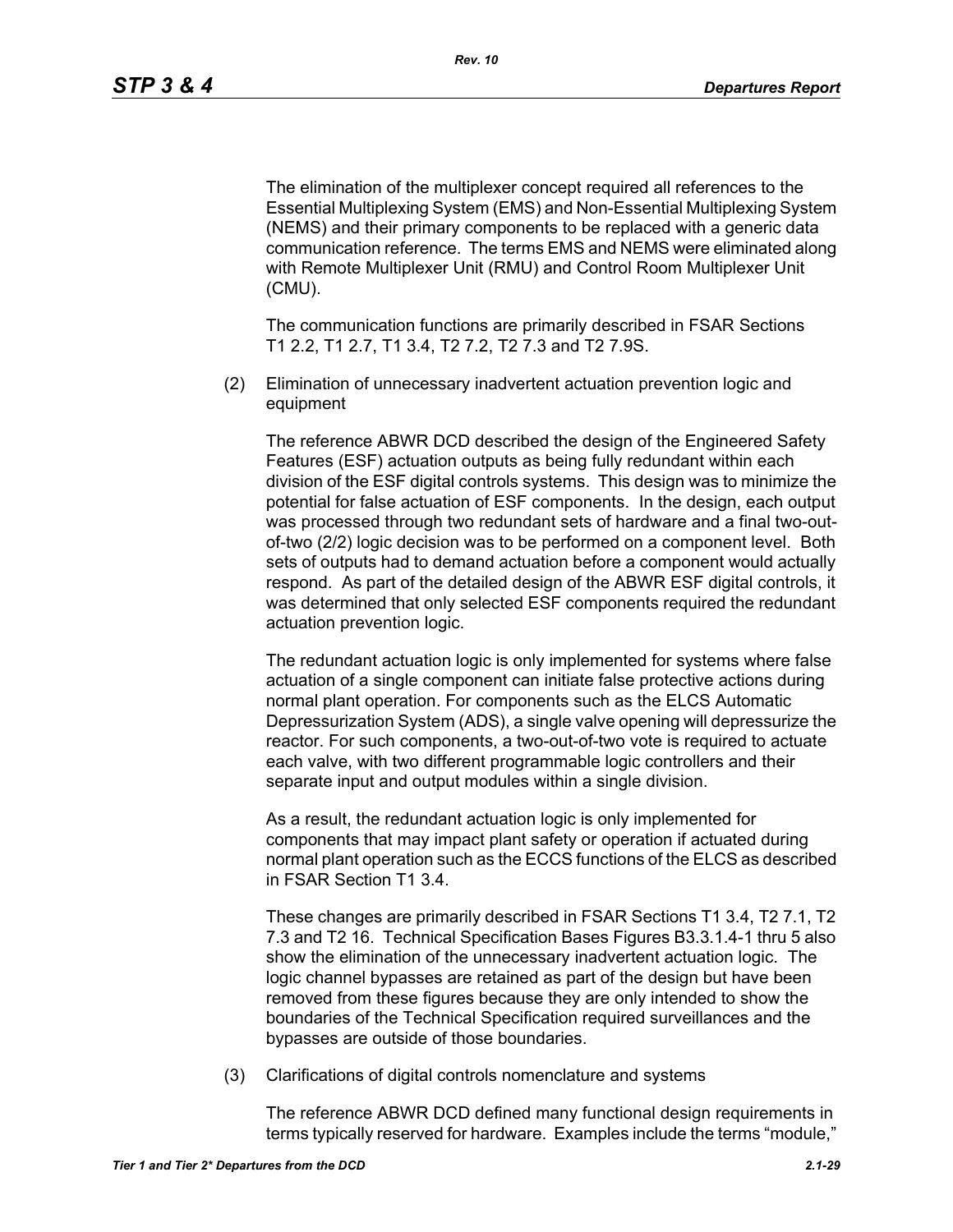"unit," and "system." The terminology was corrected to refer to the requirement as a "function" to eliminate the confusion associated with purely functional requirements and not physical requirements defined in the DCD. Examples include:

- Digital Trip Module (DTM) to Digital Trip Function (DTF)
- Trip Logic Unit (TLU) to Trip Logic Function (TLF)
- Safety System Logic Unit (SLU) to Safety System Logic Function (SLF)
- Process Computer System (PCS) to Plant Computer Function (PCF)
- **Essential Multiplexer System (EMS) to Essential Communication** Function (ECF)
- Bypass Unit (BPU) to Bypass Interlock Function

In addition, to better define the functional design and implementation of the digital controls platforms, specific I&C system names were assigned to the ESF digital controls systems and the Reactor Protection System (RPS). The digital controls responsible for the ESF systems are designated as the ESF Logic & Control System (ELCS). The RPS functions are implemented in two separate I&C systems: the Reactor Trip & Isolation System (RTIS) and the Neutron Monitoring System (NMS). The term Safety System Logic & Control (SSLC) was clarified as a general term used to cover all of the logic and controls associated with safety-related control systems.

The nomenclature changes required updating several sections of the original DCD to be updated for the STP 3&4 COLA to make all sections consistent.

(4) Final selection of platforms changed the implementation architecture

This departure revises the implementation architecture to use configurable logic devices for NMS and RTIS in lieu of microprocessors. This platform change was necessary to incorporate available platforms that meet both the regulatory and technical requirements. These design updates are primarily described in Tier 2 Section 7.2.

(5) Testing and surveillance changes for SSLC

This departure revises the testing and surveillance descriptions for SSLC (NMS, RTIS, ELCS) consistent with the characteristics of the design platforms selected. These changes are primarily described in Tier 2 Section 7.1.

Additionally, the Chapter 16 Technical Specifications Section 3.0 is modified to reflect the above changes to the safety-related I & C architecture.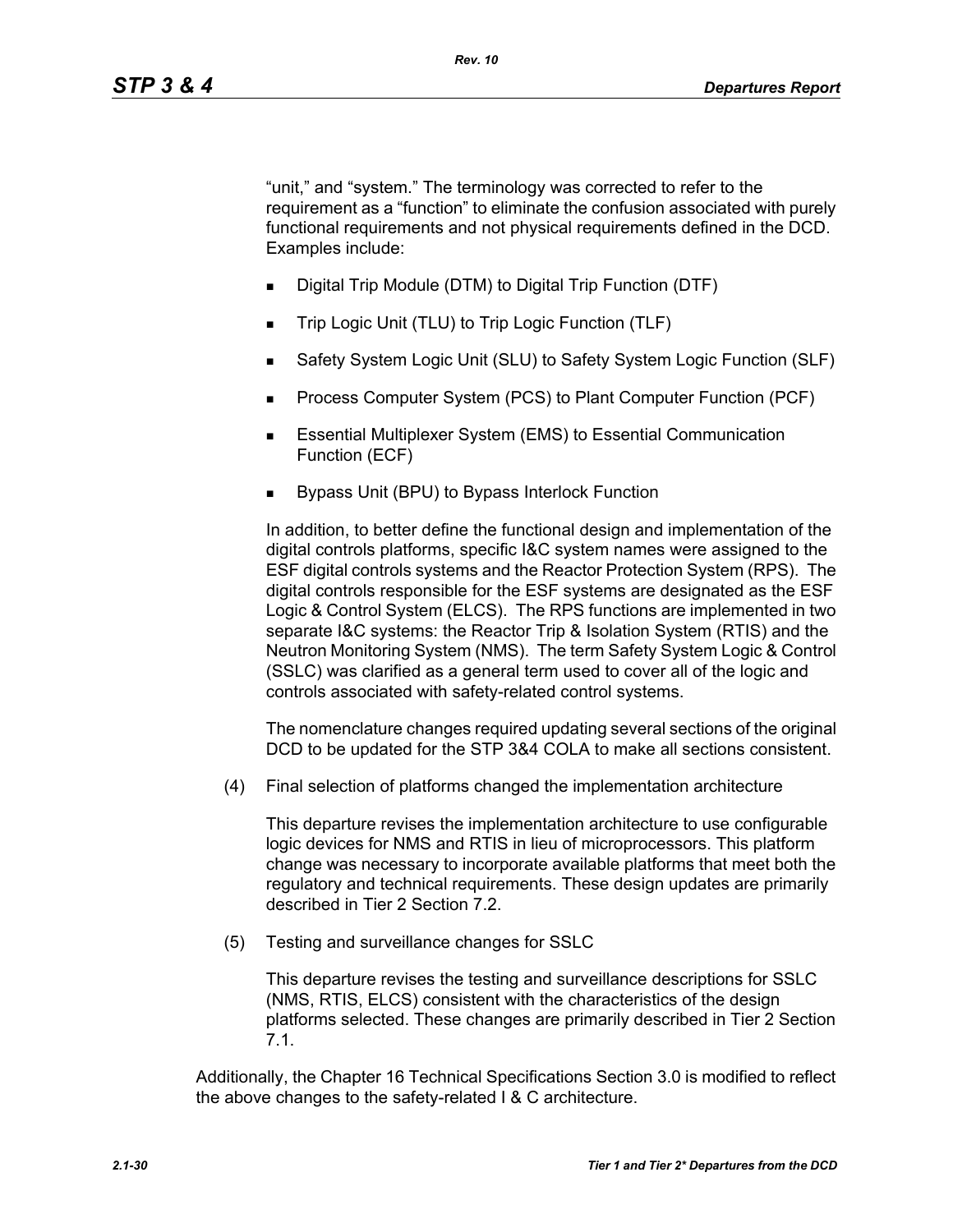The item (3) change from hardware based to functional design requirements (i.e., PCS to PCF) resulted in an unnecessary duplication (two sets) of non-safety Video Display Units (VDUs). Therefore, a set of non-safety VDUs is deleted in FSAR Section 18.4.

#### **Evaluation Summary**

This departure was evaluated per Section VIII.A.4 of Appendix A to 10 CFR Part 52, which requires that 1) the design change will not result in a significant decrease in the level of safety otherwise provided by the design; 2) the exemption is authorized by law, will not present an undue risk to the public health and safety, and is consistent with the common defense and security; 3) special circumstances are present as specified in 10 CFR 50.12(a)(2); and 4) the special circumstances outweigh any decrease in safety that may result from the reduction in standardization caused by the exemption. As shown below, each of these four criteria are satisfied.

- (1) As discussed above, the design change represents another method for accomplishing the same purpose and therefore will not result in a significant decrease in the level of safety otherwise provided by the design.
- (2) The exemption is not inconsistent with the Atomic Energy Act or any other statute and therefore is authorized by law. As discussed above, the design change represents an improvement and therefore will not present an undue risk to the public health and safety. The design change does not relate to security and does not otherwise pertain to the common defense and security.
- (3) Special circumstances are present as specified in 10 CFR 50.12(a)(2). Specifically, special circumstance (ii) is present, since the design change represents another method of accomplishing the underlying purpose of the DCD.
- (4) This "standard" departure is intended to be applicable to COL applicants that reference the ABWR DCD. Therefore this departure will not result in any loss of standardization.

As demonstrated above, this exemption complies with the requirements in Section VIII.A.4 of Appendix A to 10 CFR Part 52. Therefore, STPNOC requests that the NRC approve this exemption and associated Technical Specification Section 3.0 changes.

### **STP DEP T1 5.0-1, Site Parameters**

#### **Description**

The site parameters in the reference ABWR DCD were selected to bound most potential US sites. However, the STP 3 & 4 site, when site specific data is analyzed using current methodologies and standards, represents four specific departures from the generic envelope.

The site design basis flood level is increased from that specified in the DCD. The certified design site parameter for site flooding is changed from 30.5 cm below grade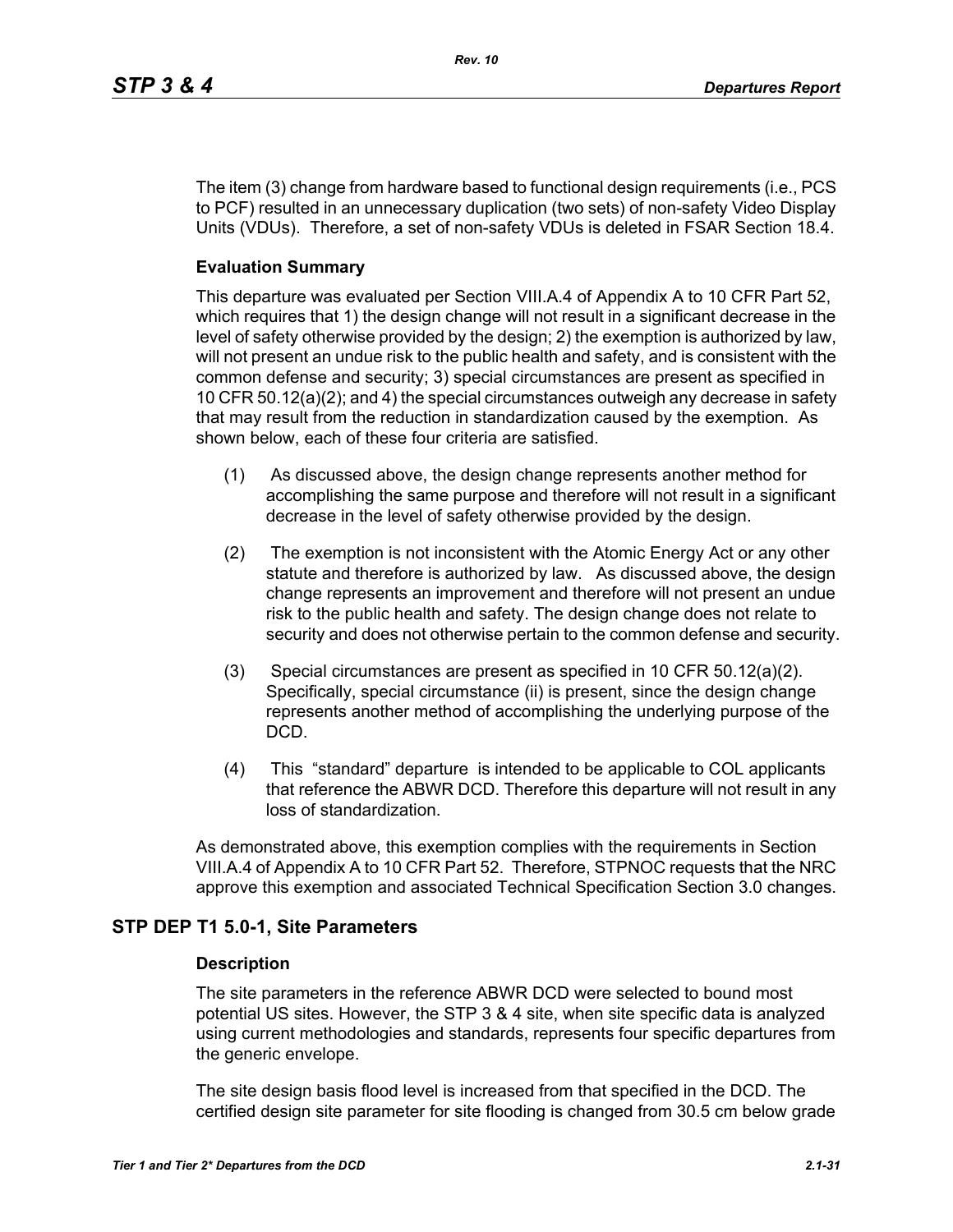to 182.9 cm above grade (grade being 1036.3 cm above mean sea level (MSL)) in order to handle a main cooling reservoir failure as a design basis event at STP.

The main cooling reservoir at the South Texas site is a non-seismic category 1 dam; hence, its failure must be assumed in the worst possible location. This results in the site design basis flood.

STP 3 & 4 safety-related SSCs are designed for or protected from this flooding event by watertight doors to prevent the entry of water into the Reactor Buildings and Control Buildings in case of a flood. Exterior doors located below the maximum flood elevation on the 12300 floor of the Reactor Building and Control Building are revised to be watertight doors. The Ultimate Heat Sink storage basin and the RSW pump houses are water-tight below the flood level.

The maximum design precipitation rate for rainfall at the STP site is calculated to increase from 49.3 cm/hr to 50.3 cm/hr based on site meteorology studies. This value is one factor in determining the structural loading conditions for roof design. ABWR Seismic Category 1 structures have roofs without parapets or parapets with scuppers to supplement roof drains so that large inventories of precipitation cannot accumulate. Therefore, the increase in maximum rainfall rate does not result in a substantial increase in the roof design loading, and therefore does not affect the design of these structures.

The humidity at the STP 3 & 4 site, as represented by wet bulb temperature, is increased from that specified in the DCD.

| Wet Bulb 1% Exceedance Values                    | <b>DCD</b>       | STP 3 & 4        |
|--------------------------------------------------|------------------|------------------|
| Maximum Coincident                               | $25^{\circ}$ C   | $26.3^{\circ}$ C |
| Maximum Non-coincident                           | $26.7^{\circ}$ C | $27.3^{\circ}$ C |
| Wet Bulb 0% Exceedance Values (historical limit) |                  |                  |
| Maximum Non-coincident                           | $27.2^{\circ}$ C | $31.3^{\circ}$ C |

The maximum dry-bulb temperature in combination with coincident wet-bulb temperature provides the state point (enthalpy of the air) that is used as design input for HVAC system design to determine cooling loads. The 1% exceedance STP sitespecific state point value is not bounded by the 1% exceedance ABWR state point value.

The Control Building HVAC, Reactor Building Secondary Containment HVAC, and Reactor Building Safety Related Electrical Equipment HVAC systems are designed for an outdoor summer maximum temperature of 46°C. This temperature corresponds to the ABWR 0% exceedance value. The ABWR 0% exceedance state point bounds the STP site-specific 0% exceedance state point and the 1% exceedance state point. The reference ABWR DCD cooling loads calculated based on 0% exceedance values for Control Building HVAC, Reactor Building Secondary Containment HVAC, and Reactor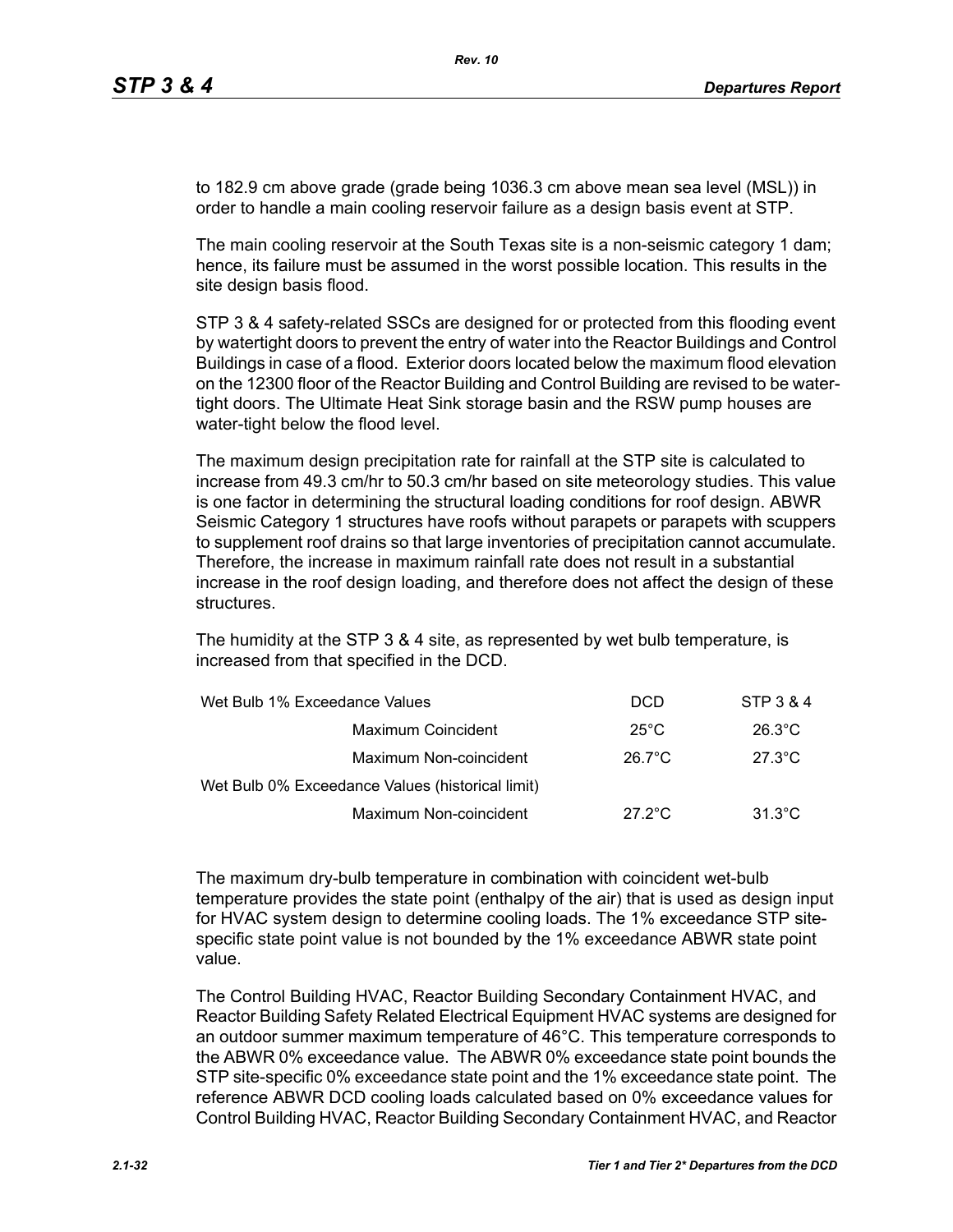Building Safety Related Electrical Equipment HVAC systems are bounding. Therefore, the change in 1% exceedance coincident wet bulb temperature has no adverse impact on these HVAC systems.

The Radwaste Building HVAC systems have been redesigned using STP site-specific ambient temperatures and the revised HVAC design is compliant with STP 3 & 4 Characteristics.

The maximum non-coincident wet-bulb temperature is used as input for short-term performance of cooling towers and evaporative coolers. In the case of STP 3 & 4, this value is an hourly data point. The site-specific maximum non-coincident wet-bulb temperatures on an hourly basis are not bounded by the reference ABWR site parameters. However, the calculated 30-day and 24-hour consecutive maximum noncoincident wet-bulb temperatures have been determined to be less than the reference ABWR DCD non-coincident hourly value. The UHS cooling tower long-term cumulative evaporation for the postulated LOCA case has been evaluated using the STP site-specific worst-case 30 consecutive day weather data as discussed in Tier 2 FSAR Section 9.2.5.5.1. The UHS basin water temperature has been evaluated using the worst one-day (24 hour) weather data. Thus, the 0% exceedance and 1% exceedance values for non coincident wet-bulb temperatures not being bounded have no adverse impact on the STP 3 & 4 UHS analysis.

As documented in Subsections 2.5S.4.4 and 2.5S.4.7, the shear wave velocity at STP 3 & 4 site varies both horizontally in a soil stratum and vertically with elevation, and is lower than the 1,000 ft/sec minimum stated in the DCD. A site specific soilstructure interaction (SSI) analysis has been performed using the measured values of shear wave velocity, with appropriate variation to represent the variability at the site, and site specific SSE, to demonstrate that the results of the site-specific SSI are bounded by the standard plant results included in the DCD. This SSI analysis is described in Appendix 3A.

The liquefaction evaluation documented in Section 2.5S.4.8 uses the measured shear wave velocities, therefore, the results are applicable to STP 3&4 site. At-rest lateral earth pressure in non-yielding walls of structures with deep foundations such as the Reactor and Control Buildings will be determined using the method described in Reference 2.5S.4-62. In this method, the at-rest seismic lateral earth pressure computation will utilize site-specific shear wave velocity. The impact of site-specific shear wave velocity on the design of exterior walls of these structures is expected to be insignificant because their designs are controlled by the combination of requirements for in-plane and out-of-plane loads. The at-rest seismic lateral pressure only affects the out-of-plane load. Also, the at-rest pressure includes effect of hydrostatic load, surcharge load etc, in addition to the dynamic pressure caused by the earthquake.

The foundation spring constants for mat design are based on settlement calculations. In the development of settlement estimates, the representative shear wave velocity value for intervals within a soil column is only one input used in the derivation of the elastic modulus for layers within that column. Since this derived elastic modulus value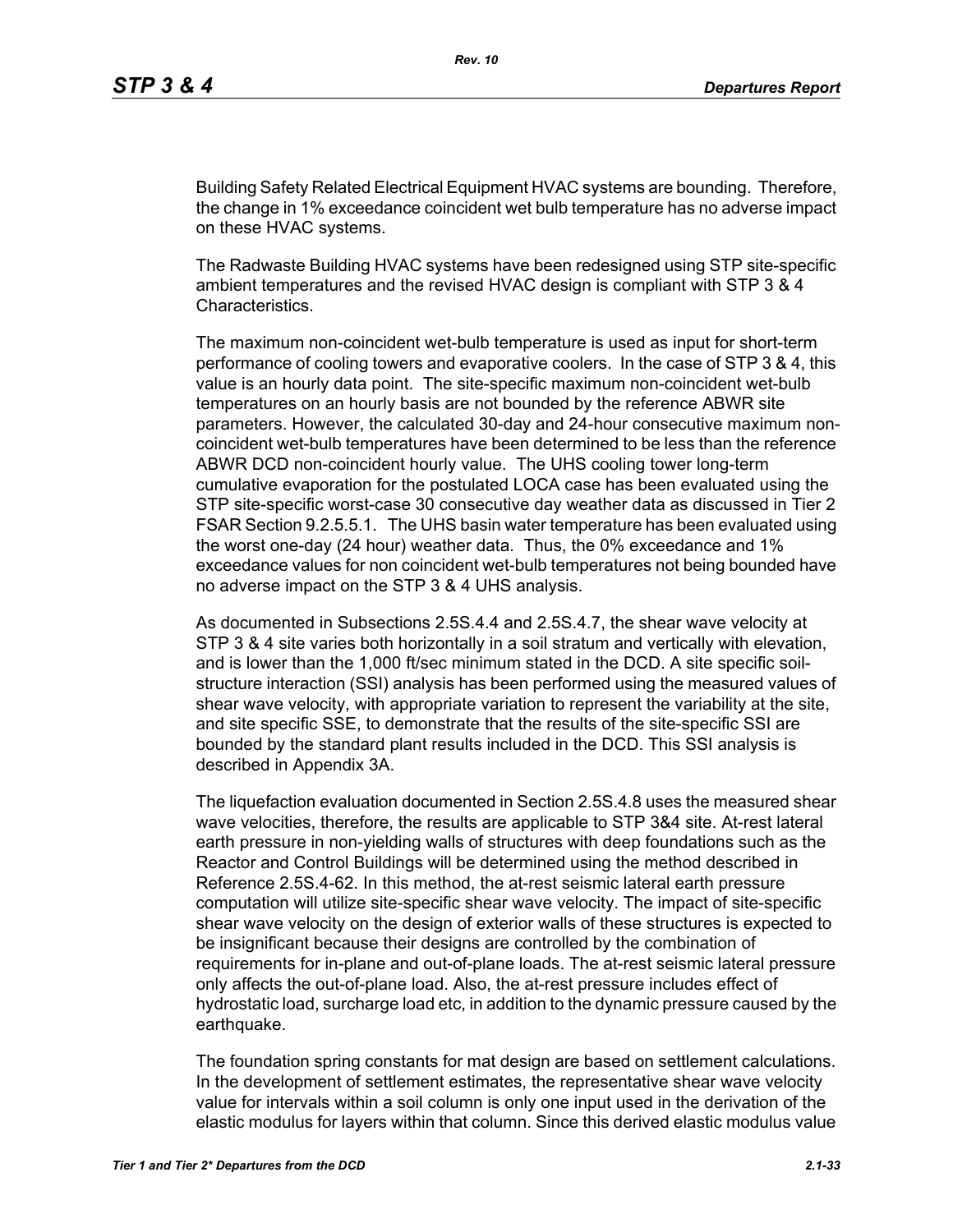is first adjusted for strain and then weighted with estimated values derived from either SPT tests (for granular material) or undrained shear strength tests (for cohesive soils) the effect of variability of shear wave velocity upon settlement calculations is significantly attenuated.

Impact of shear wave velocity on foundation spring constants and mat design is described in Section 3H.1.5.2 where it is concluded that the standard ABWR mat design is adequate for the STP site.

#### **Evaluation Summary**

These changes establish an equivalent level of site reliability and performance as described in the DCD.

This departure was evaluated per Section VIII.A.4 of Appendix A to 10 CFR Part 52, which requires that 1) the design change will not result in a significant decrease in the level of safety otherwise provided by the design; 2) the exemption is authorized by law, will not present an undue risk to the public health and safety, and is consistent with the common defense and security; 3) special circumstances are present as specified in 10 CFR 50.12(a)(2); and 4) the special circumstances outweigh any decrease in safety that may result from the reduction in standardization caused by the exemption. As shown below, each of these four criteria are satisfied.

- (1) As discussed above, the design change will maintain the level of safety otherwise provided by the design.
- (2) The exemption is not inconsistent with the Atomic Energy Act or any other statute and therefore is authorized by law. As discussed above, the design change will not present an undue risk to the public health and safety. The design change does not relate to the common defense and security.
- (3) Special circumstances are present as specified in 10 CFR 50.12(a)(2). Specifically, the remedial measure of water-tight doors provides a net increase in public safety relative to the design specified in the DCD, satisfying special circumstance (iv). Additionally, the changes qualify for special circumstance (ii) in that the changes are intended to accomplish the underlying purpose of the DCD, namely to ensure that the design is able to withstand natural phenomena. Further, special circumstance (vi) is present in that material circumstances not considered during the ABWR certification was granted in location and meteorological history analysis techniques. Given the need for power in Texas, it is in the public interest to allow construction of additional reactors at the STP site.
- (4) The special circumstances outweigh any decrease in safety that may result from the reduction in standardization caused by the exemption. Specifically, the design change of adding water-tight exterior doors represents an improvement in safety, and does not affect the configuration of the plant or the manner in which the plant is operated. Therefore, the reduction in standardization resulting from the change should not adversely affect safety.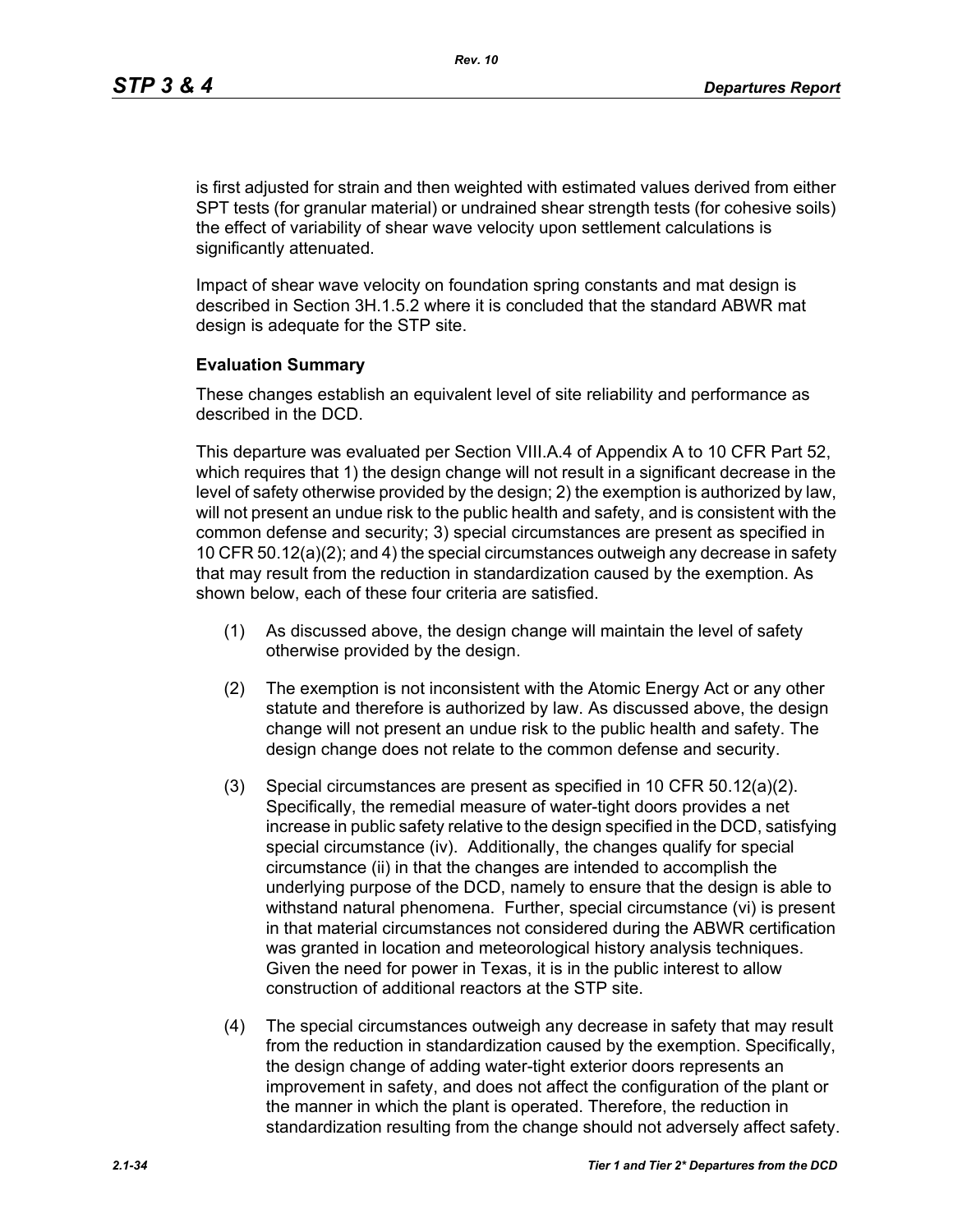As demonstrated above, this exemption complies with the requirements in Section VIII.A.4 of Appendix A to 10 CFR Part 52. Therefore, STPNOC requests that the NRC approve this exemption.

## **STD DEP 1.8-1, Tier 2\* Codes, Standards, and Regulatory Guide Edition Changes**

## **Description**

Tier 2, Table 1.8-20 lists reference ABWR DCD compliance with NRC regulatory guides. Table 1.8-21 lists applicability of industry codes and standards. This departure identifies Tier 2\* items on these two tables that are being updated to more current revisions/editions. Those Tier 2 items that are explicitly revised in the COLA or require change due to changes in the Tier 2\* items are also included.

Newer revisions of selected instrumentation and control-related Regulatory Guides are adopted to ensure more recent industry design and construction practices are used.

IEEE 603 "Standard Criteria for Safety Systems for Nuclear Generating Stations" is updated to the 1991 version. Newer editions of other selected instrumentation and control-related industry codes and standards are adopted. These editions of the standards are currently endorsed by the NRC.

Mil-Specs and other industry standards for electromagnetic inference analysis and control are updated to more current versions as this field has advanced considerably since certification.

Current approved ASME code cases per Regulatory Guide 1.84, "Design and Fabrication Code Case," Revision 33, dated 8/05 may be used in the future. With this update, Regulatory Guide 1.85, "Materials Code Case Acceptability, ASME Section III, Division 1" on ASME material code cases is obsolete and has been deleted as it is now incorporated into Revision 33 of R.G. 1.84.

ASME/ANSI OM Codes for functional testing of piping systems are updated to more current versions as this field has advanced considerably since certification. Specifically ANSI OM3 is updated to ASME-OM-S/G-2007 and ASME/ANSI OMa is updated to ASME OM Code-2004 subsections ISTA, ISTB, ISTC and Appendix I.

The American Concrete Institute code ACI 349 is updated to the 1997 edition. The ASME Section III Division 2 is updated to the 2001 edition with 2003 Addenda. These combined recognize advances in earthquake engineering and allows efficient use of modularization during construction. Note that ASME Section III Division 1 for piping is not changed from the 1989 edition. This departure also updates Tier 2 to refer to Regulatory Guides 1.136, "Materials, Construction, and Testing of Concrete Containments," Revision 3, dated 3/07, and Regulatory Guide1.142, "Safety-Related Concrete Structures for Nuclear Power Plants" to Revision 2, dated 11/01 and adds Regulatory Guide 1.199, "Anchorage Components and Structural Supports in Concrete", Rev. 0, dated 11/03. With addition of this Regulatory Guide, Table 3.8-10 is no longer required and is, therefore, deleted. Also, this departure updates Tier 2 to refer to the 2006 International Building Code (IBC), deleting the 1991 Uniform Building